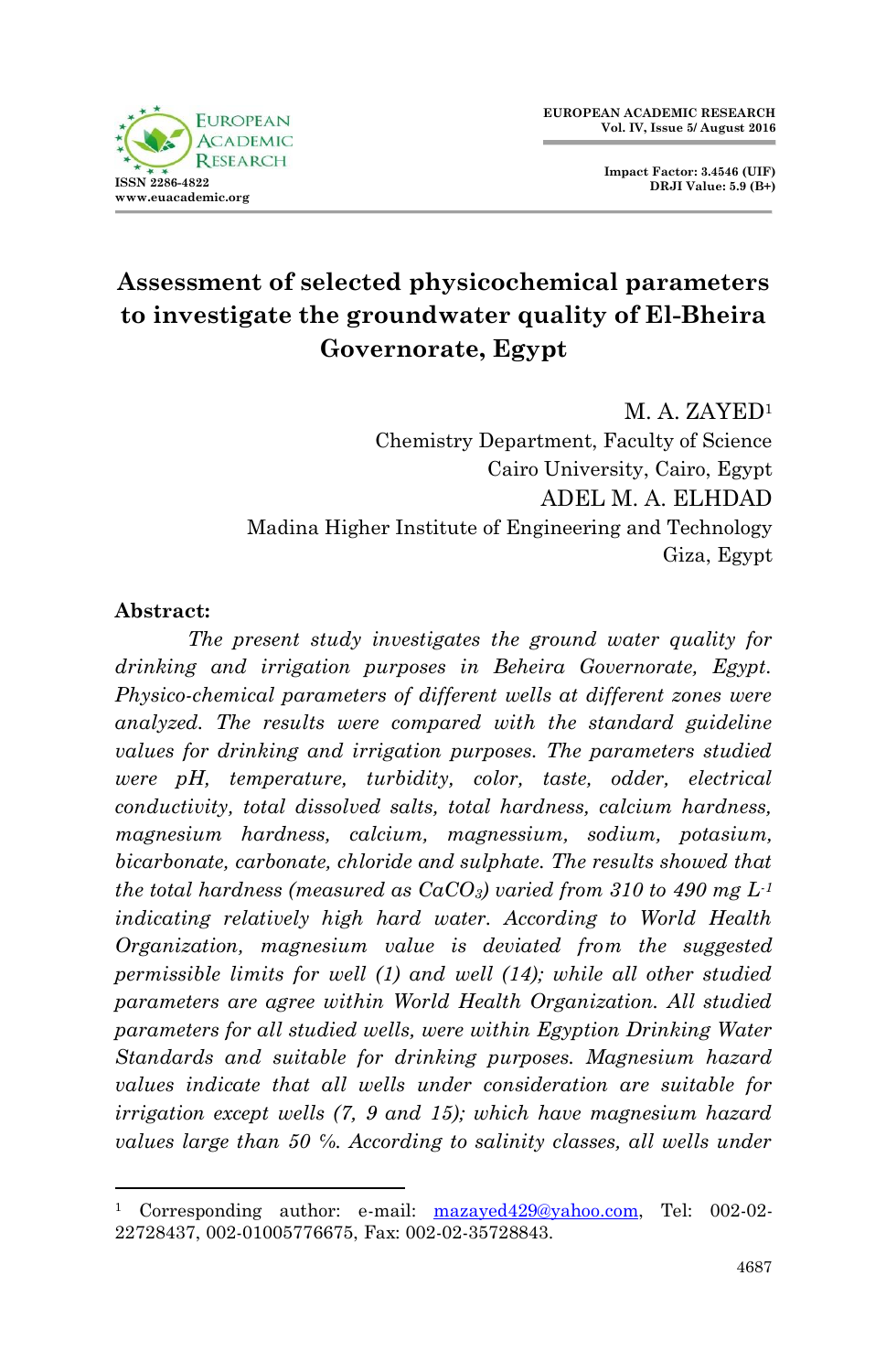*consideration are considered to have good to doubtful salinity. The other chemical indices like sodium percentage, sodium adsorption ratio, and residual sodium carbonate showed that the water quality is good and suitable for agricultural purpose and can be utilized for irrigation purpose. . To protect the water quality from deterioration and maintain it usable quality, certain precautionary measures should be adopted such as: domestic wastes and agricultural run offs should be treated before disposing off and waste materials should be dumped to suitable sites.*

**Key words:** Groundwater, Drinking, Physico-Chemical Parameters, Standard, Irrigation purposes, Beheira, Egypt.

### **1-INTRODUCTION**

In most parts of the world, ground water consider as a major natural resource for drinking, irrigation and industrial purposes and all other human activities (Sirajudeen et. al., 2014 ; Prasad and Narayana, 2014). Approximately one third of the worlds, population are using ground water sources for drinking purpose (Nickson et. al., 2005). The ground water is considered as a secondary source to irrigate some agricultural areas in the delta region (Ali, 1987 and Radi, 1984); and as an essential source for some cultivated lands to which the Nile water is not reachable. In many parts of Egypt, the ground water is widely used for drinking and other domestic purposes. Egypt's water demands are increasing largely because of the staggering population growth, one million people every nine month (Masoud et. al., 2003). The modern civilization, industrialization, urbanization and increase in population have led to fast degradation of our ground water quality. Ground water contains various types of pollutants and several other substances are dissolved in it; and it can be useful for human body but in a specific limit (Agrawal 2009). Ground water varies widely depending on hydrological conditions, pumping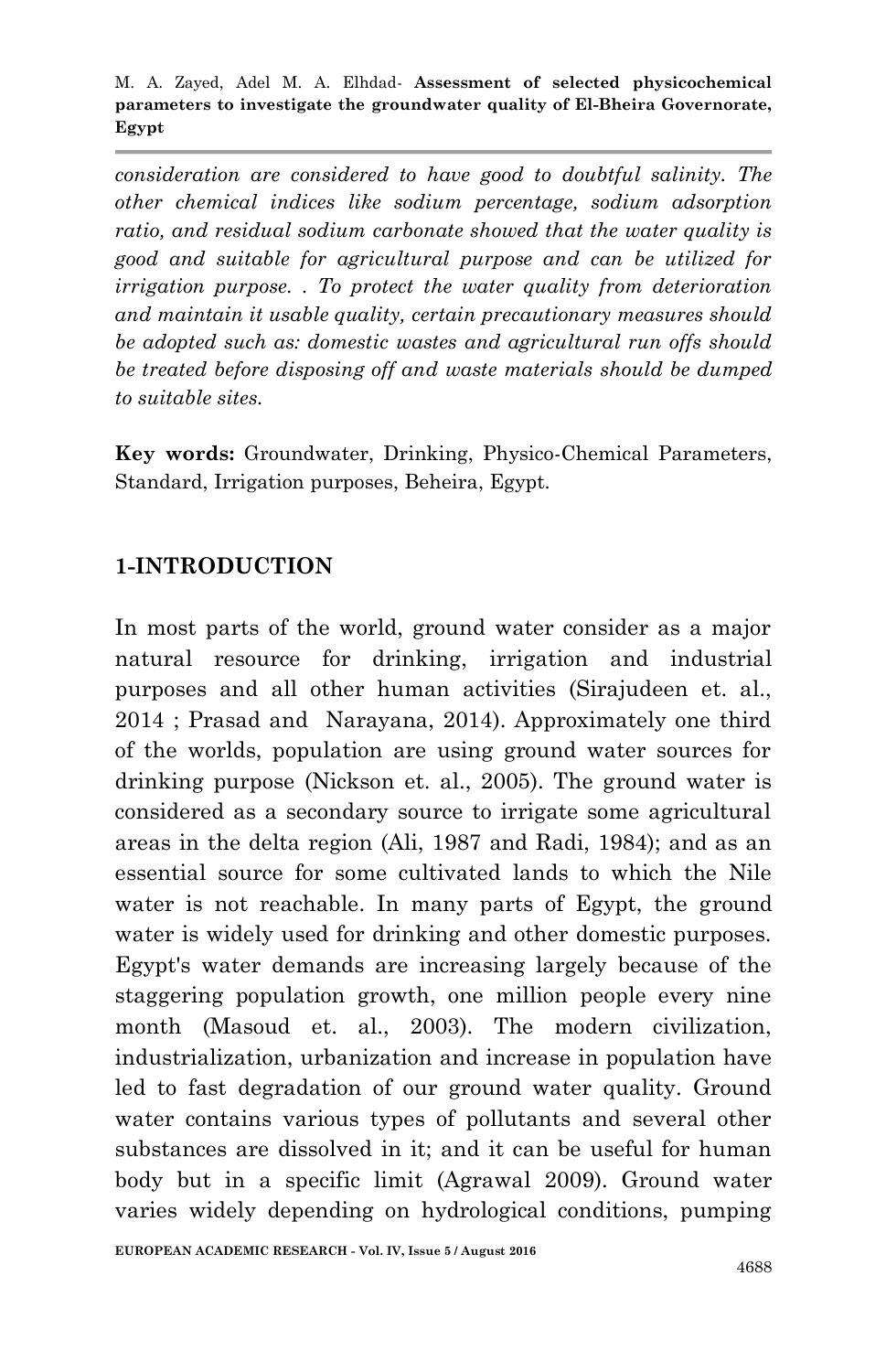period, depth of aquifer, types of soil, and human activities (Masoud et. al., 2003). The suitability of ground water for irrigation is contingent on the effects of the mineral constituents of the water on the plants and the soil as well as the salts (Nweke et. al., 2013). Poor quality irrigation water (with high salt concentration) may affect plant growth physically by limiting the uptake of water. The modification of osmotic processes effects of salts on soils and result in alterations in soil structure, permeability and aeration; which indirectly affect plant growth (Nweke et. al., 2013).

The chemical parameters such as  $Ca^{2+}$ ,  $Mg^{2+}$ ,  $Na^{+}$ ,  $K^{+}$ ,  $HCO<sub>3</sub>$ ,  $CO<sub>3</sub><sup>2</sup>$ , Cl and  $SO<sub>4</sub><sup>2</sup>$  play a significant role in classifying and assessing water quality for irrigation (Nweke et. al., 2013). Most of the people in our studied area (Beheira governorate, Egypt) used ground water for drinking and irrigation purposes. Similarly research has also been carried out on various zones of Egypt but no updated data appears concerning ground water quality of El-Bheira Governorate, Egypt. Therefore the current work was carried out in order to assess ground water quality in the area under consideration for drinking and irrigation purposes. Fifteen wells have been chosen for this study. The water quality is generally assessed by comparing its physicochemical parameters against the suggested permissible limits (Sana et. al., 2014; Burston et. al., 1993). The parameters studied were pH, turbidity, temperature, color, odor, taste, total hardness (TH), calcium hardness (CaH), magnesium hardness (MgH), electrical conductivity (EC), total dissolved solids (TDS),  $Ca^{2+}$ , Mg<sup>2+</sup>, Na<sup>+</sup>, K<sup>+</sup>, HCO<sub>3</sub>, CO<sub>3</sub><sup>2</sup>, Cl· and SO<sub>4</sub><sup>2</sup>.

The results of these parameters were compared with the suggested permissible ranges of World Health Organization (WHO, 2011) and Egyptian Ministry Health Water Quality Standards (EMH, 2007) for human consumption.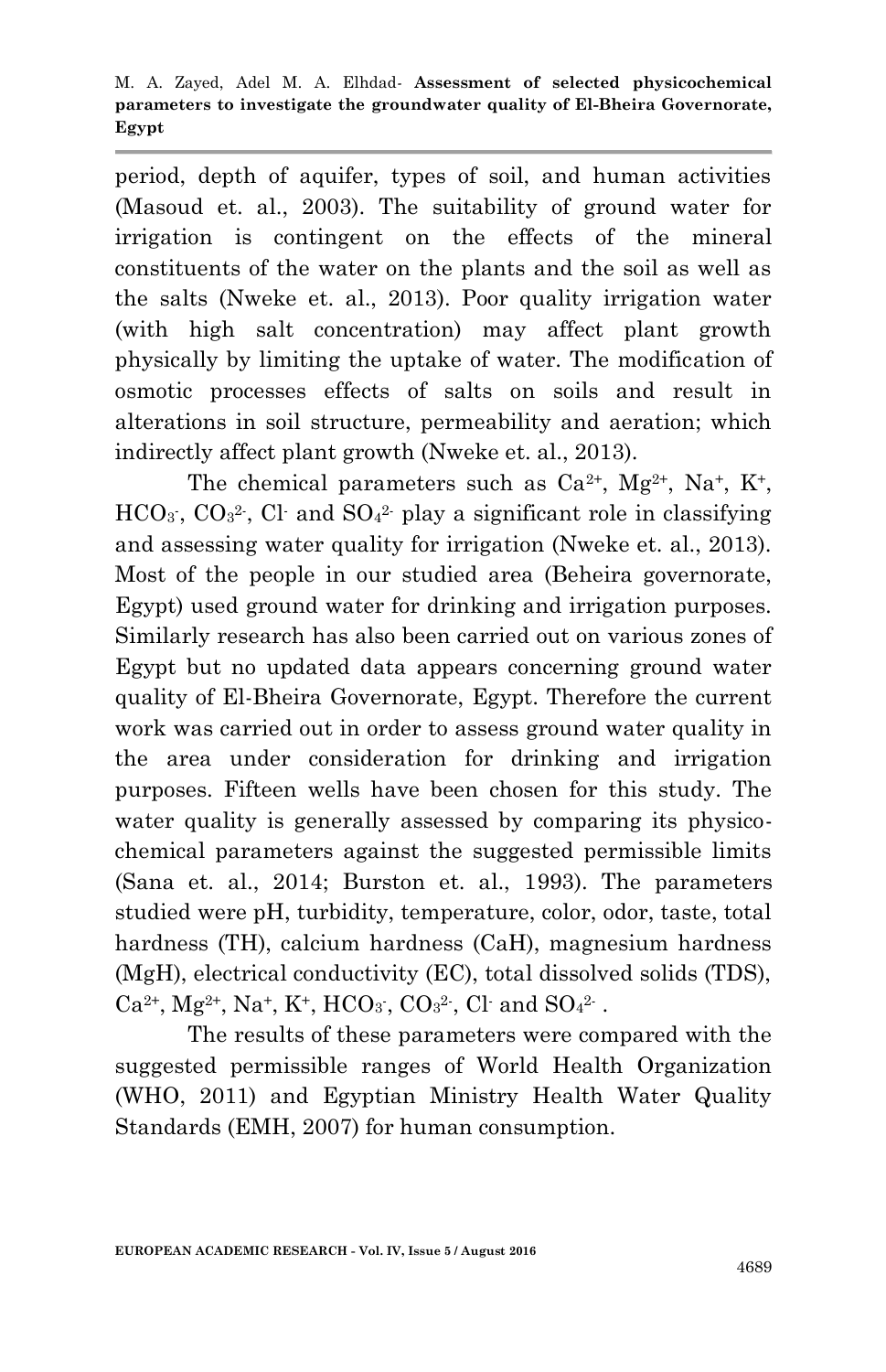#### **2- METHODS AND MATERIALS**

#### **2-1. Studied area**

This paper is concerned with the wells of ground water in Beheira governorate, Egypt. Beheira governorate is a costal governorate in Egypt, it is located in northern part of the country in the Nile Delta, and its capital is Damanhur.

Beheira governorate enjoys an important strategically place in west of the Rosetta branch of the Nile. It is bounded by Mediterranean (north), by Alexandria Governorate ( north western), by Matrouh Governorate (west), by Giza ( south Western), by Menoufia ( east) and by Kafr Al Sheikh governorate (north eastern) ; two main Roads runs through the Beheira Governorate are Cairo-Alexandria desert Road and agricultural Road (**Fig. 1**). Beheira contains important industries such as cotton, chemicals, carpets, electricity and fishing. The locations of different wells under investigation are shown in **Table 1** and in map (**Fig. 2**)



**Fig. 1: the geographical location of Al- Beheira governorate**

| Well number | Location       | Well number | Location  |
|-------------|----------------|-------------|-----------|
|             | Zawyat El-Bahr |             | Waqid     |
|             | Zawyat El-Bahr |             | Khunayzah |
|             | Moghanaien     |             | Khunayzah |

**Table 1 Locations of wells under consideration**

**EUROPEAN ACADEMIC RESEARCH - Vol. IV, Issue 5 / August 2016**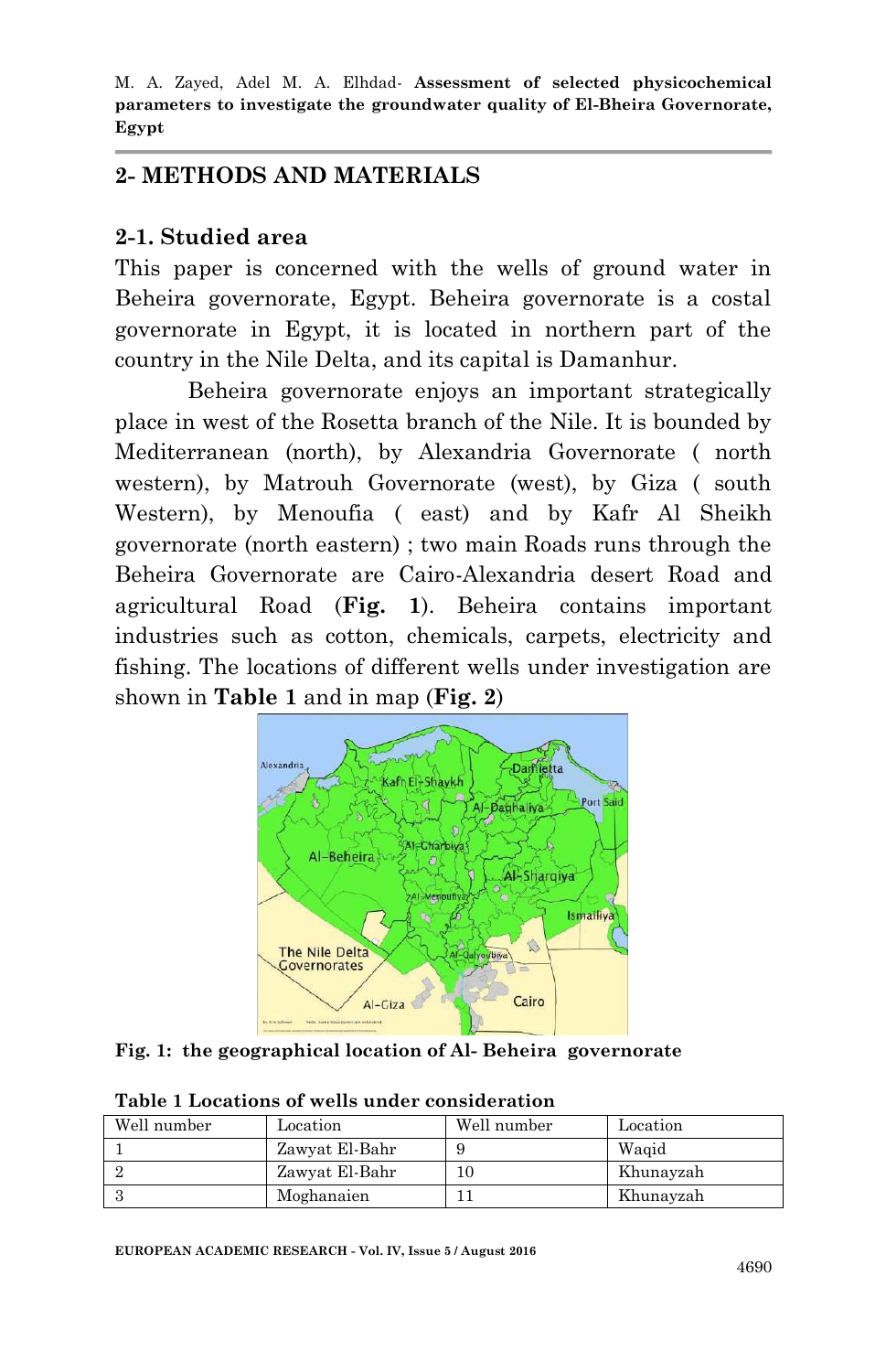| Moghanaien |    | Khunayzah  |
|------------|----|------------|
| Moghanaien | 13 | Khunayzah  |
| Waqid      | 4  | El Haddayn |
| Waqid      | l5 | El Haddayn |
| Waqid      |    |            |



**Fig. 2: Map of different wells locations in El- Beheira Governorate, Egypt.**

#### **2.2. Collection and analysis of water samples**

Fifteen wells of different villages in Beheira governorate were selected for the studies, **(Table 1)**. **Fig.2** shows sites of wells under study. Water samples were collected using poly ethylene bottles which were washed with tap water at the first and then were rinsed using double deionizes water. The water samples were collected from varies places at the studied area. Temperature, pH, EC, and TDS were measured immediately. Then the samples were transported to the laboratory for further analysis after its treatment with 0.5 % chloroform as a preservative material (APHA, 1998). For analysis, all the instruments were calibrated appropriately according to the commercial grade calibration standard prior to the measurements. The samples were analyzed for pH, total hardness (TH), calcium hardness (CaH), magnesium hardness (MgH), electrical conductivity (EC), total dissolved solids (TDS), Calcium (Ca2+), Magnesium (Mg2+), Sodium (Na+), Potasium  $(K^+)$ , Bicarbonate (HCO<sub>3</sub><sup>)</sup>, Carbonate (CO<sub>3</sub><sup>2</sup>), Chloride (Cl<sup>-</sup>) and Sulphate  $(SO<sub>4</sub><sup>2</sup>)$  using the standard methods by the American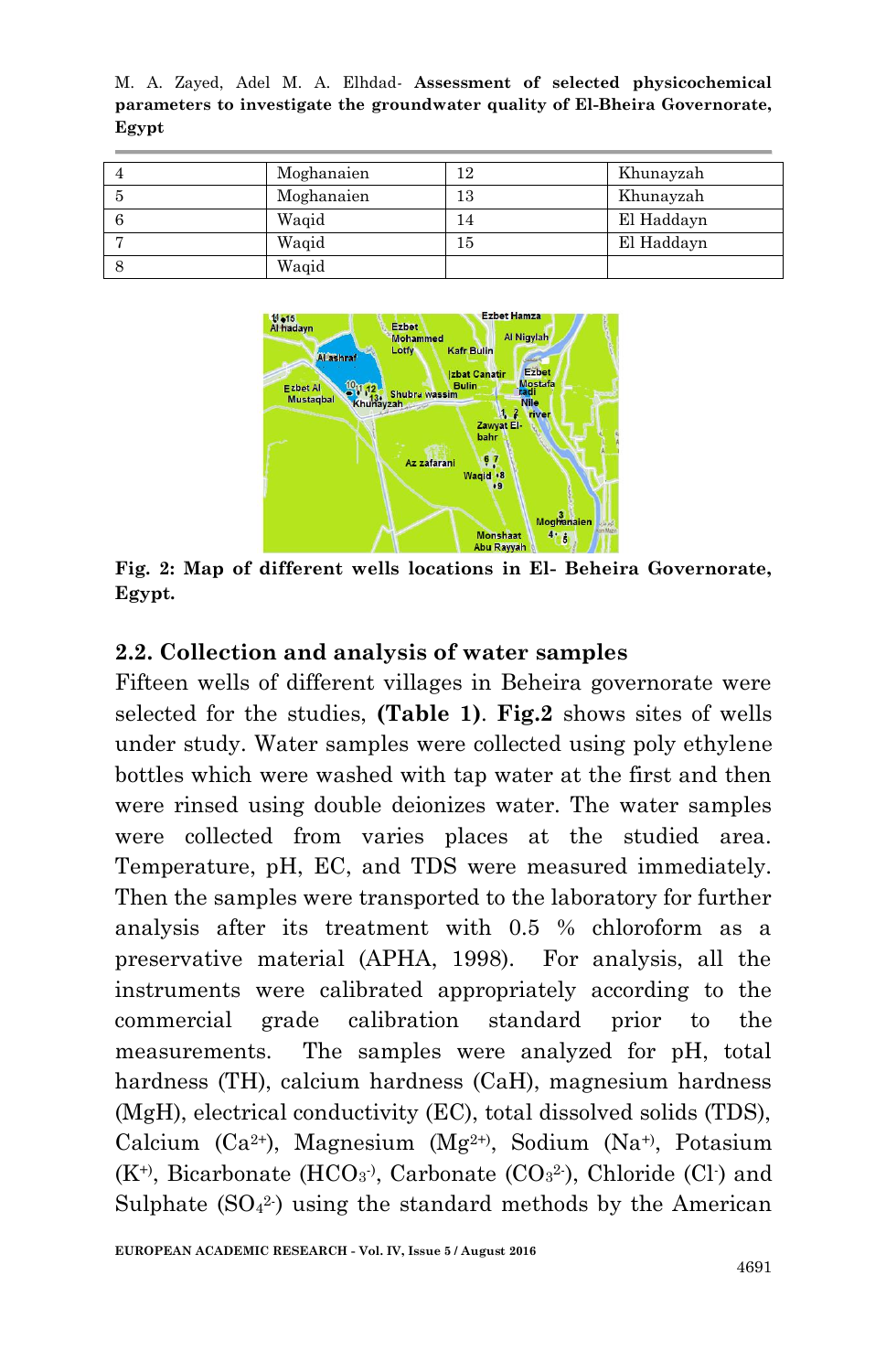Puplic Health Association (APHA,1998) . The Taste, color, odor, and turbidity were observed organolaptically.

#### **2.3 Statistical Calculations**

Pearson Correlation Coefficient and percentages were found out using Microsoft Excel 2010.

 The Agricultural indices, Sodium Absorption Ratio, Sodium Percentage and Residual Sodium Carbonate were calculated following the methodology of Kaur and Singh [2011] The percent sodium was determined using Eq. (1):

$$
Na\% = \frac{Na^{+} \times 100}{Ca^{2+} + Mg^{2+} + Na^{+} + K^{+}}
$$
 (1)

The sodium adsorption ratio (ASR) is a good measure of the sodium hazard (Wilcox, 1995) which can be used as expression of the reaction with the soil. It was determined by using Eq. (2):

$$
SAR = \frac{na^{+}}{\sqrt{\left(\frac{Ca^{2}++Mg^{2}+}{2}\right)}}
$$
 (2)

The relative proportion of sodium in the water in the form of sodium Carbonate was also determined using Eq. (3):

$$
RSC = (HCO_3^- + CO_3^{2-}) - (Ca^{2+} + Mg^{2+})
$$
 (3)

The magnesium can be used to specify the magnesium hazard (Szabolcs and Darab, 1964) for assessing irrigation water. the magnesium hazard can be determined by the following equation:

$$
MH = \frac{Mg^{2+} \times 100}{Ca^{2+} + Mg^{2+}} \tag{4}
$$

All ionic concentrations in the above equations are expressed in meq  $L<sup>-1</sup>$ .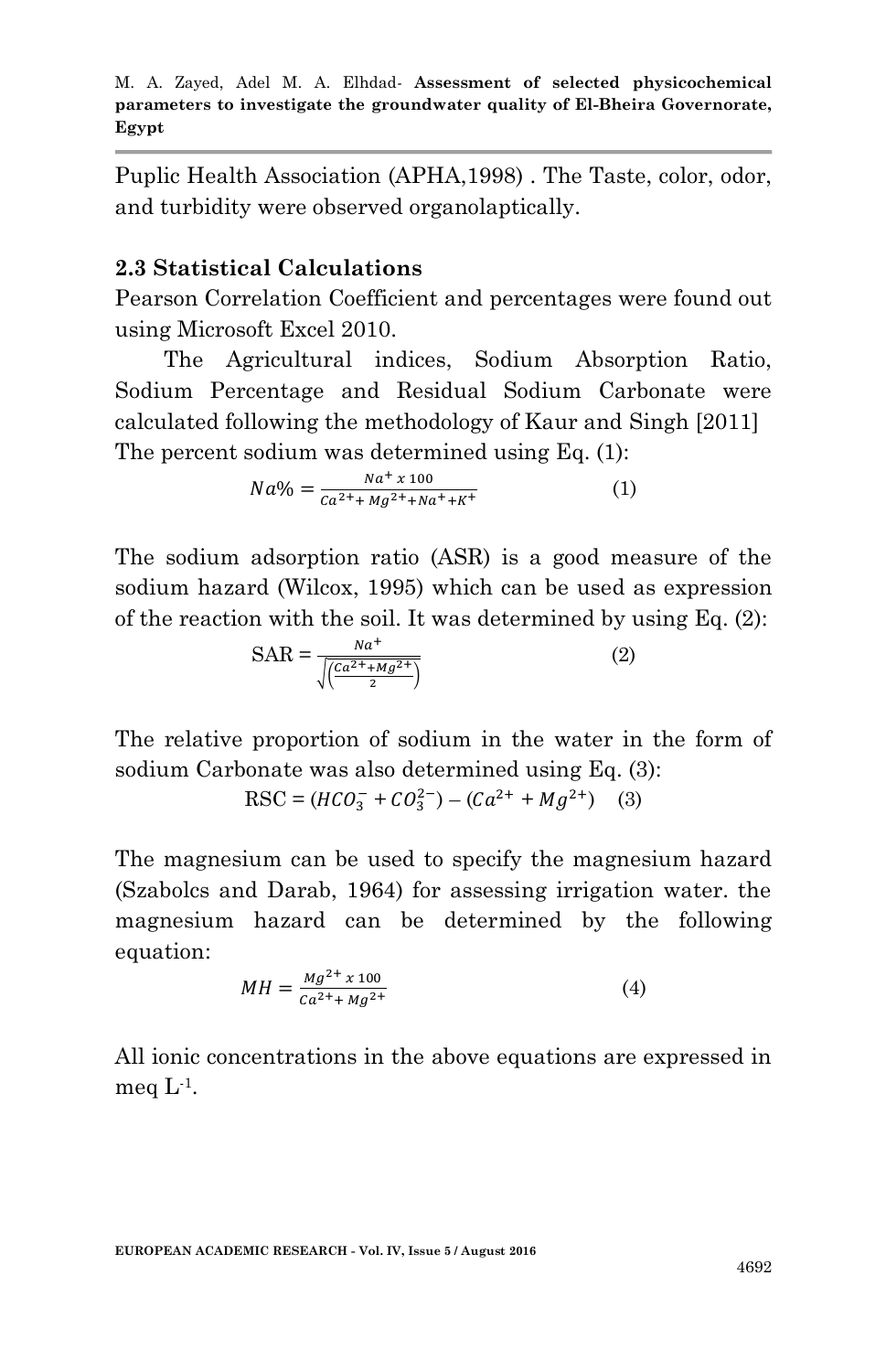#### **3- RESULTS AND DISCUSSION**

#### **3.1 validity of water under study for drinking**

**Tables 2a and 2b** show the results of analysis for the studied water samples. Temperature was ranging from  $26^{\circ}$ C to  $27^{\circ}$ C. These values of the temperatures are considered as advantage for industrial purposes (Nweke, et. al., 2013). The turbidity was ranged from 1.00 (NTU) for well number 7 to 3 (NTU) for well number 1. According to World Health Organization (WHO, 2011) and Egyptian Ministry Health Water Quality Standards (EMH, 2007), the values of turbidity for all wells under consideration are lower than the prescribed limits, therefore the water of all wells under study are acceptable to consumers. The results showed that all water samples of all wells in all zones were colorless, odorless, and tasteless. The pH values was ranged between 7.2 in well number 9 and 8.00 in well number 11, thus the water in all wells under study is alkaline water, and falling within the suggested permissible limits of World Health Organization (WHO, 2011) and Egyptian Ministry Health Water Quality Standards (EMH, 2007), consequently it fit for drinking. The deviations in the pH value from 7 are primarily the result of the hydrolysis of salts not originated from strong bases and strong acids (Masoud et. al., 2003). The pH values may be largely due to the influence of the soils and organic matters (Orajaka, 1972).

**Table 2a** shows that the electrical conductivity (EC) was ranging from 543 for well number 12 to 1270  $\mu$ s cm<sup>-1</sup> for well number 10. The increase of EC value mainly related to the effect of pollution; which increases the concentrations of  $Ca^{2+}$ ,  $Mg^{2+}$ ,  $HCO<sub>3</sub><sup>2</sup>$  and Cl (Masoud et. al., 2003). The WHO and EMH did not list any recommendation for the permissible or maximum level of electrical conductivity in drinking water. Total dissolved salts (TDS) values were ranging from 417 to 812  $mg L<sup>1</sup>$  for wells numbers 13 and 10 respectively. According to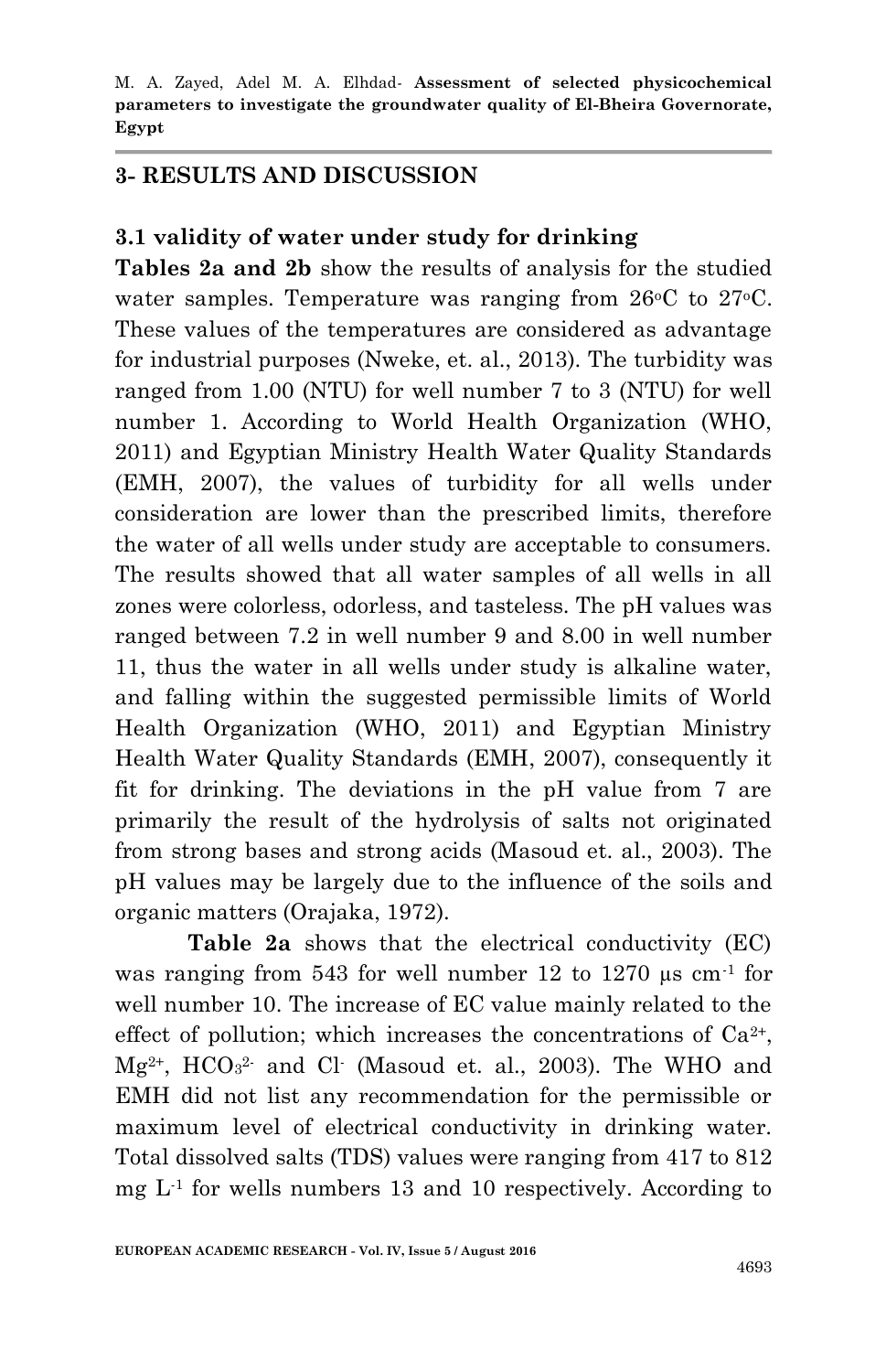maximum permissible limit of total dissolved salts (1000 mg L-1 ) set by World Health Organization (WHO, 2011) and Egyptian Ministry of Health Water Quality Standard (EMH, 2007), all the water wells under consideration are safe for drinking purposes. An increase in the total dissolved solids (TDS) of the ground waters is subjected to fertilizer input which result in presence of many components, such as potassium, sulfates and phosphorous in water (Masoud et. al., 2003). Hardness of water is the property of water; which prevents the leather formation with soap and increase the boiling point of water (Sirajudeen et. al., 2014). Water hardness mainly depends upon the amount of calcium or magnesium salts or both (Sirajudeen et. al., 2014). The high hard water would lead to heart disease and kidney stone formation (Sirajudeen et. al., 2014). In the present study the total hardness (TH) values varied from 310 for well number 9 to 490 mg  $L^1$  for well number 11 indicating relatively high hard water, but these total hardness values of all studied wells lower than the prescribed limit (500 mg L<sup>1</sup>) (WHO, 2011 and EMH, 2007). Calcium hardness (CaH) values were ranging from 150 for well number 9 to 310 mg  $L<sup>1</sup>$  for well number 11. Also magnesium hardness (MgH) in all wells under consideration was ranging from 140 for well number 12 to 220 mg L-1 for well number 14.

As shown in **Table 2b**, the bicarbonate concentration in the ground water under consideration was ranging between 260 for well number 9 to 480 mg  $L^1$  for well number 11. The source of the bicarbonate in the water wells can be attributed to the carbon dioxide gas which renders the ground water slightly acidic by the formation of carbonic acid, which dissociate to produce  $H^+$  and  $HCO<sub>3</sub>$  (Masoud et. al., 2003). The WHO and EMH did not list any recommendation for the permissible or maximum level of Bicarbonate in drinking water. The values of chloride concentrations were observed in the range between 70 mg  $L<sup>1</sup>$  for well number 13 and 130 mg  $L<sup>1</sup>$  for well number 1. No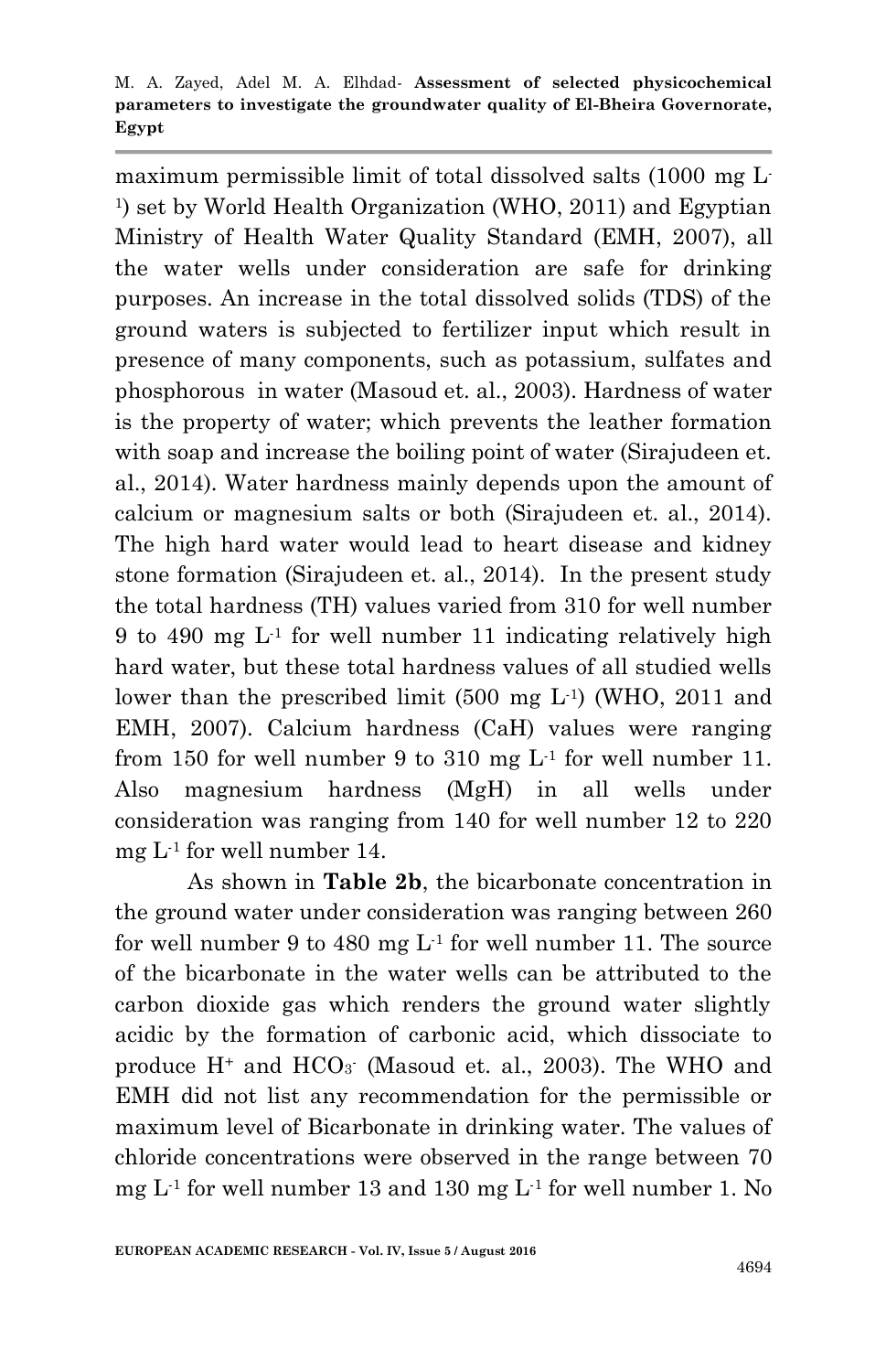health based guideline value is proposed for chloride ion in drinking water. However, chloride concentration in excess of about 250 mg  $L<sup>1</sup>$  can give rise to detectable taste in water (WHO, 1993). The values of chloride concentration in all wells under consideration are lower than the recommended guideline (250 mg L-1 ) of World Health Organization (WHO, 2011) standards and Egyptian Ministry of Health (EMH, 2007) Water Quality Standards, therefore the water of all wells under study are tasteless and suitable for drinking purposes. The presence of sulfate in drinking water may cause noticeable taste and contributes to the corrosion of distribution system (WHO, 1993). **Table 2b** shows the values of sulfate concentration as a range from 20 to 130 mg  $L^1$  in wells numbers 12 and 11 respectively. The higher value of sulfate in water can be attributed to the salt water intrusion to the aquifer (Masoud et. al., 2003). However, the sulfate value for all wells under investigation are below the listed recommendation of (WHO,  $2011$ ) standards  $(250 \text{ mg } L<sup>1</sup>)$  and below the EMH standards  $(250)$  mg  $L<sup>1</sup>$  (EMH, 2007). The values of carbonate ion concentration are low for all wells under study. The distribution of calcium in aquatic habitats has attracted the attention of several investigators as it is the major constituent of mineral deposits as well as the shells and skeletons of organisms (Abdel Moati, 1985). Calcium is the form of calcium carbonate or sulfate resulting from organic activity or inorganic precipitation. Due to its involvement with the biosphere and carbonate system, this element has relatively high variability (Abdel Moati, 1985). According to **Table 2b**, the values of calcium concentration were ranging from 60 for well number 9 to 116 mg  $L<sup>1</sup>$  for well number 6. The relatively high values of calcium concentrations were observed in wells numbers 1, 2, 4, 5, 10, 11, 14, and 16, the high values of calcium concentrations, probably due to: i) the discharge of calcium rich effluents, ii) domestic, agricultural and industrial wastes, iii)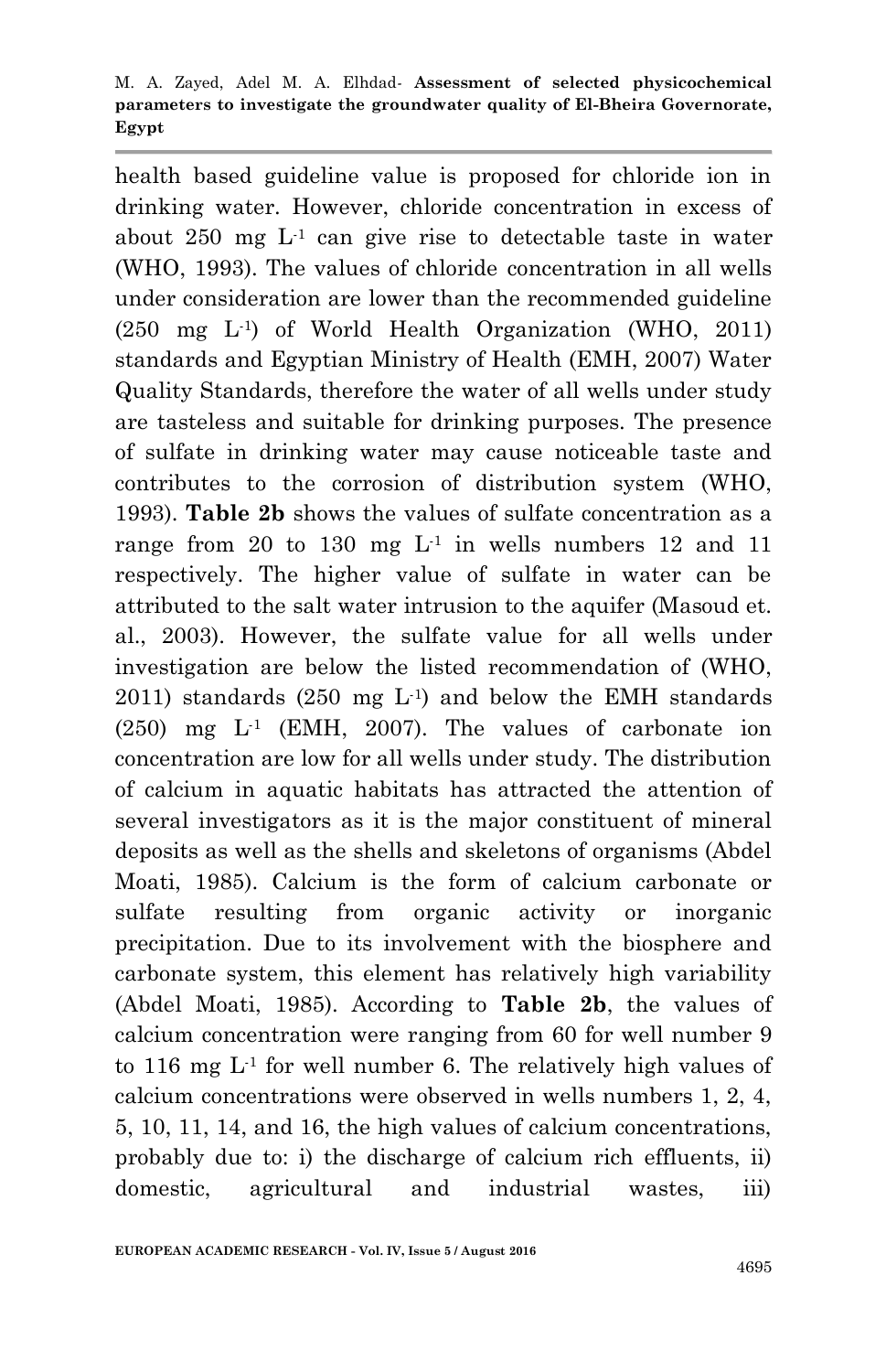microorganisms may favor the precipitation of calcium carbonate, iv) bacteria may decompose organic compounds containing calcium, as a result calcium carbonate produced by carbon dioxide formed during its decomposition (El-Hadad, 2006). The calcium concentration values for all wells in our study zones are below the recommended guideline  $(200 \text{ mg L}^{-1})$ of Egyptian Ministry of Health (EMH, 2007) Water Quality Standards. While, the World Health Organization (WHO, 2011) does not list guideline for this element in drinking water.

The concentration values of magnesium of the wells at the studied zones are in the range between  $30.38$  mg  $L<sup>1</sup>$  in well number11 and 53.9 mg L<sup>1</sup>for well number 14. According to the listed recommendation of (WHO, 2011) , the maximum acceptable level of magnesium in drinking water is 50 mg  $L<sup>1</sup>$ , therefore all water wells under consideration are suitable for drinking purposes except well number 1, and well number 14, while according to (EMH, 2007), the maximum acceptable level of magnesium in drinking water is  $150 \text{ mg } L$ <sup>1</sup>, therefore, all wells at our study zones are suitable for drinking purposes.

The values of sodium concentrations were ranging between 80 for well number 12 and 150 mg L-1 for well number 14. The high values of sodium concentration are 150 mg  $L^1$  in well number 14 and 140 mg  $L<sup>1</sup>$  for well number 6. The high values of sodium concentration may be due to excess of bicarbonate ion which cause a release of the alkali ions (usually sodium Na<sup>+</sup>) into the water by exchanger such as clay materials and other related minerals that form part of the aquifer minerals (Custodio, 1983). The values of sodium concentration in all wells under consideration are below the listed recommendation of (WHO, 2011) standards  $(200 \text{ mg } L^{-1})$  and (EMH, 2007) standards (200 mg L-1 ).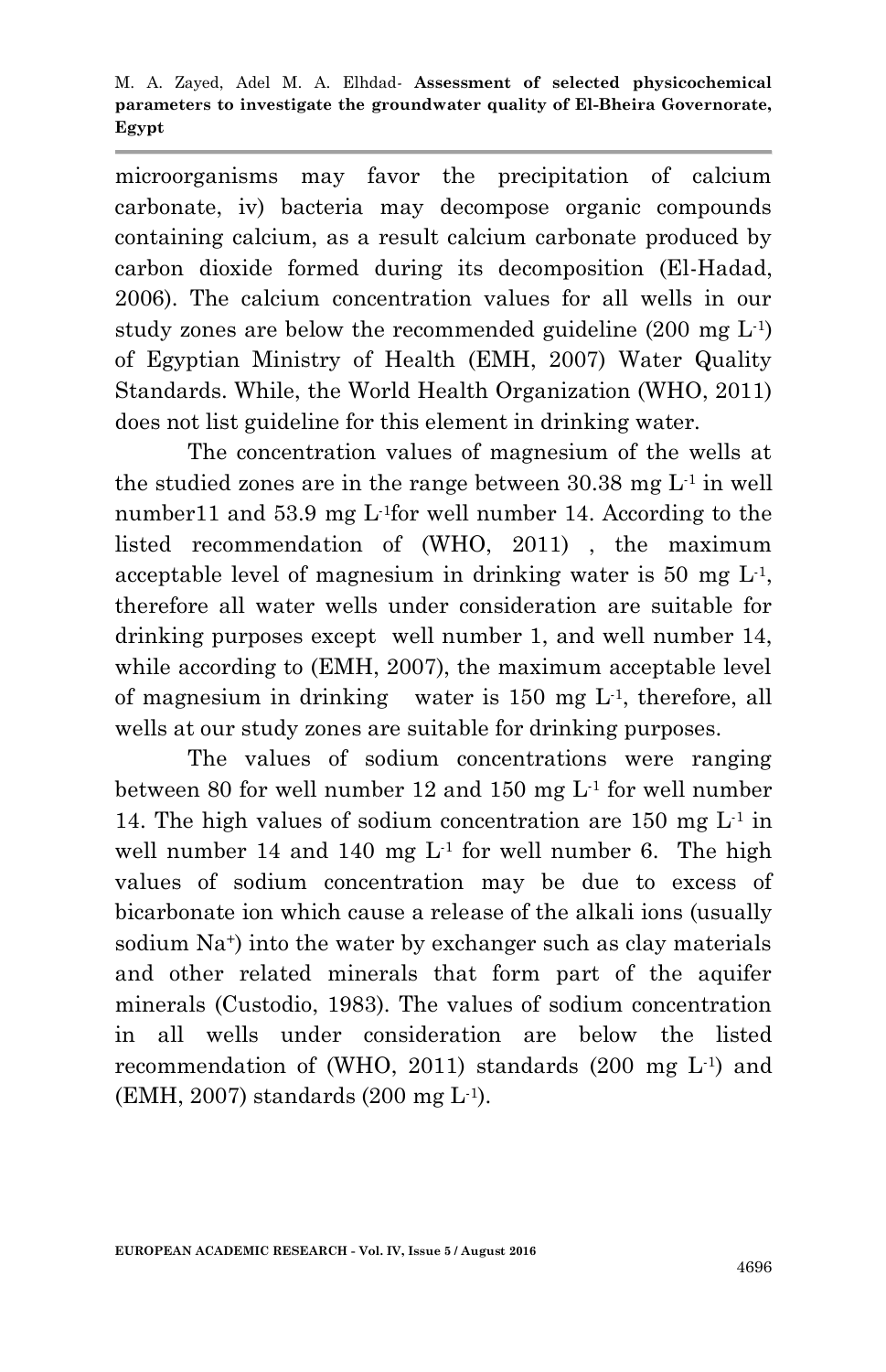| Source | C <sup>0</sup> | Color     | Odor     | Turb. | pH  | <b>TDS</b> | ЕC                 | TH      | CaH   | MgH      |
|--------|----------------|-----------|----------|-------|-----|------------|--------------------|---------|-------|----------|
|        |                |           |          | (NTU) |     | mg         | $(\mu s)$          | (mg)    | (mg)  | (mg)     |
|        |                |           |          |       |     | $L^{-1}$   | $\text{cm}^{-1}$ ) | $L^{1}$ | $L^1$ | $L^{-1}$ |
| W(1)   | 27             | Colorless | Odorless | 3.00  | 7.3 | 680        | 1050               | 460     | 250   | 210      |
| W(2)   | 26             | Colorless | Odorless | 1.50  | 7.5 | 692        | 1070               | 430     | 280   | 150      |
| W(3)   | 26             | Colorless | Odorless | 1.20  | 7.4 | 441        | 652.0              | 340     | 210   | 130      |
| W(4)   | 27             | Colorless | Odorless | 2.00  | 7.8 | 597        | 911.0              | 440     | 260   | 180      |
| W(5)   | 26             | Colorless | Odorless | 1.50  | 7.3 | 468        | 696.0              | 426     | 240   | 186      |
| W(6)   | 28             | Colorless | Odorless | 1.90  | 7.9 | 728        | 1130               | 450     | 290   | 160      |
| W(7)   | 28             | Colorless | Odorless | 1.00  | 7.3 | 560        | 850.0              | 350     | 160   | 190      |
| W(8)   | 26             | Colorless | Odorless | 1.70  | 7.4 | 548        | 830.0              | 385     | 215   | 170      |
| W(9)   | 27             | Colorless | Odorless | 1.30  | 7.2 | 380        | 550.0              | 310     | 150   | 160      |
| W(10)  | 26             | Colorless | Odorless | 1.70  | 7.7 | 812        | 1270               | 480     | 280   | 200      |
| W(11)  | 28             | Colorless | Odorless | 1.80  | 8.0 | 770        | 1200               | 490     | 310   | 180      |
| W(12)  | 27             | Colorless | Odorless | 1.20  | 7.3 | 375        | 543.0              | 320     | 180   | 140      |
| W(13)  | 27             | Colorless | Odorless | 1.50  | 7.5 | 417        | 611.0              | 360     | 200   | 160      |
| W(14)  | 27             | Colorless | Odorless | 1.30  | 7.5 | 657        | 1011               | 450     | 230   | 220      |
| W(15)  | 27             | Colorless | Odorless | 1.40  | 7.3 | 453        | 672.0              | 360     | 160   | 200      |

**Table 2a Physical and chemical parameters of different wells**

 $Turb. = Turbidity \t NTU = Natural Turbidity Unit$ 

 $EC = Electrical Conductivity$   $TH = Total Hardness$ 

 $MgH = Magnesium Hardness$   $CaH = Calcium Hardness$ 

**Table 2b Concentration (mg L-1) of various ions in different wells**

|        |           | Concentration of ions (mg $L^1$ ) |       |       |                  |                              |                              |      |
|--------|-----------|-----------------------------------|-------|-------|------------------|------------------------------|------------------------------|------|
| Source | $Ca^{2+}$ | $Mg^{2+}$                         | $Na+$ | $K^+$ | HCO <sub>3</sub> | CO <sub>3</sub> <sup>2</sup> | SO <sub>4</sub> <sup>2</sup> | Сŀ   |
| W(1)   | 100       | 51.50                             | 110   | 16.0  | 420              | 0.394                        | 60.0                         | 130  |
| W(2)   | 112       | 36.75                             | 118   | 20.0  | 460              | 0.432                        | 52.0                         | 110  |
| W(3)   | 84.0      | 31.85                             | 80.0  | 10.0  | 330              | 0.310                        | 30.0                         | 100  |
| W(4)   | 104       | 44.10                             | 100   | 16.0  | 420              | 3.940                        | 80.0                         | 110  |
| W(5)   | 96.0      | 45.57                             | 86.0  | 8.00  | 324              | 0.304                        | 60.0                         | 90.0 |
| W(6)   | 116       | 39.20                             | 140   | 30.0  | 440              | 4.130                        | 110                          | 120  |
| W(7)   | 64.0      | 46.55                             | 118   | 20.0  | 300              | 0.282                        | 40.0                         | 110  |
| W(8)   | 86.0      | 41.65                             | 112   | 20.0  | 390              | 0.366                        | 60.0                         | 100  |
| W(9)   | 60.0      | 39.20                             | 96.0  | 16.0  | 260              | 0.244                        | 27.0                         | 80.0 |
| W(10)  | 112       | 49.00                             | 100   | 24.0  | 460              | 4.320                        | 110                          | 100  |
| W(11)  | 124       | 30.38                             | 90.0  | 20.0  | 480              | 4.510                        | 130                          | 110  |
| W(12)  | 72.0      | 34.30                             | 80.0  | 16.0  | 290              | 0.270                        | 20.0                         | 80.0 |
| W(13)  | 80.0      | 39.20                             | 88.0  | 18.0  | 360              | 0.338                        | 30.0                         | 70.0 |
| W(14)  | 92.0      | 53.90                             | 150   | 20.0  | 440              | 0.413                        | 80.0                         | 100  |
| W(15)  | 64.0      | 49.00                             | 130   | 10.0  | 300              | 0.282                        | 48.0                         | 80.0 |

Also **Table 2b** shows that the values of potassium concentrations in the wells under consideration were ranged between 8 mg  $L^1$  for well number 5, and 30 mg  $L^1$  for well number 6. Potassium in the wells under consideration may be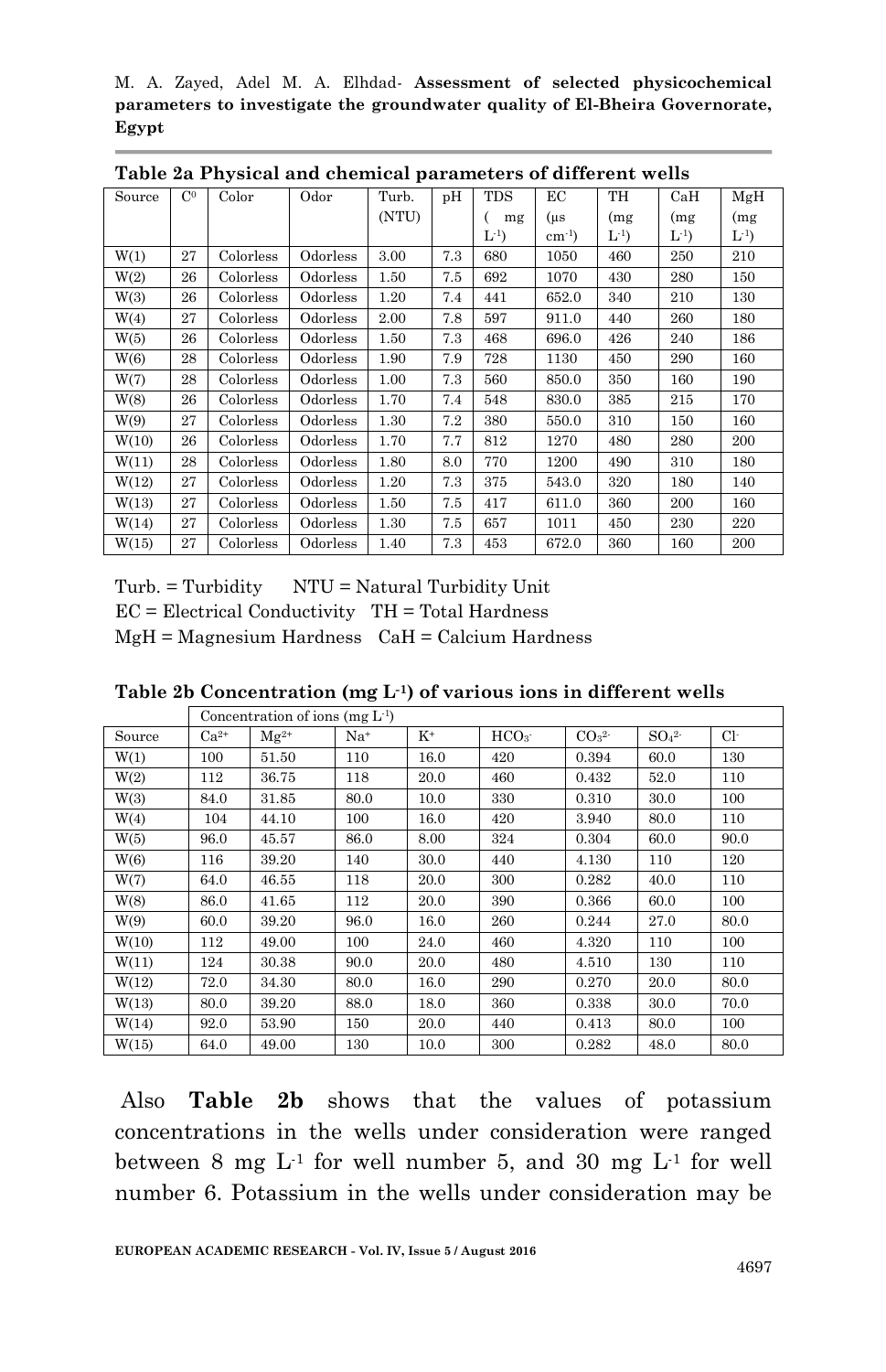attributed to the ground water contaminated by potassium fertilizers (El-Hadad, 2006). The World Health Organization (WHO, 2011) and Egyptian Ministry Health (EMH, 2007) Water Quality Standards do not list a guideline for potassium in drinking water.

**Table 2c the standards for drinking water according to According to World Health Organization (WHO, 2011) and Egyptian Ministry Health (EMH, 2007) Water Quality Standards.**

| Parameters                           | <b>EMH</b>  | WHO         |
|--------------------------------------|-------------|-------------|
| Temp.                                | $_{\rm NS}$ | <b>NS</b>   |
| Taste                                | $_{\rm NS}$ | <b>NS</b>   |
| Color                                | <b>NS</b>   | $_{\rm NS}$ |
| Odor                                 | $_{\rm NS}$ | $_{\rm NS}$ |
| Turbidity                            | 10          | <b>NS</b>   |
| рH                                   | $6.5 - 8.5$ | $6.5 - 8.5$ |
| $EC(\mu s/cm)$                       | <b>NS</b>   | <b>NS</b>   |
| $TDS(mg L^{-1})$                     | 1000        | 1000        |
| $\overline{\mathrm{TH}(mg\,L^{-1})}$ | 500         | 500         |
| CaH $(mg L^{-1})$                    | <b>NS</b>   | <b>NS</b>   |
| $\overline{\text{MgH}}(mgL^{-1})$    | <b>NS</b>   | $_{\rm NS}$ |
| $HCO_{3}^{-}(mg L^{-1})$             | <b>NS</b>   | <b>NS</b>   |
| $CO_3^{2-}(mg L^{-1})$               | NS          | <b>NS</b>   |
| $Cl^-(mg L^{-1})$                    | 250         | 250         |
| $SO_4^{2-}(mgL^{-1})$                | 250         | 250         |
| $Ca^{2+}(mg L^{-1})$                 | 200         | NS          |
| $Mg^{2+}(mg L^{-1})$                 | 150         | 50          |
| $\overline{Na^+}(mgL^{-1})$          | 200         | 200         |
| $K^{+}(mg L^{-1})$                   | <b>NS</b>   | $_{\rm NS}$ |

NS = Not stated

## **3.2 correlation coefficients (r) for chemical and physical parameters**

**Table 3** gives the following correlation coefficients (r) for chemical and physical parameters of the wells under consideration: high significant strong positive correlation (r =1.00) between the electrical conductivity and total dissolved salts, is due to the increase of the cations and anions contents in water, alternatively to increase the electrical conductivity values (Masoud et. al., 2003). High significant strong positive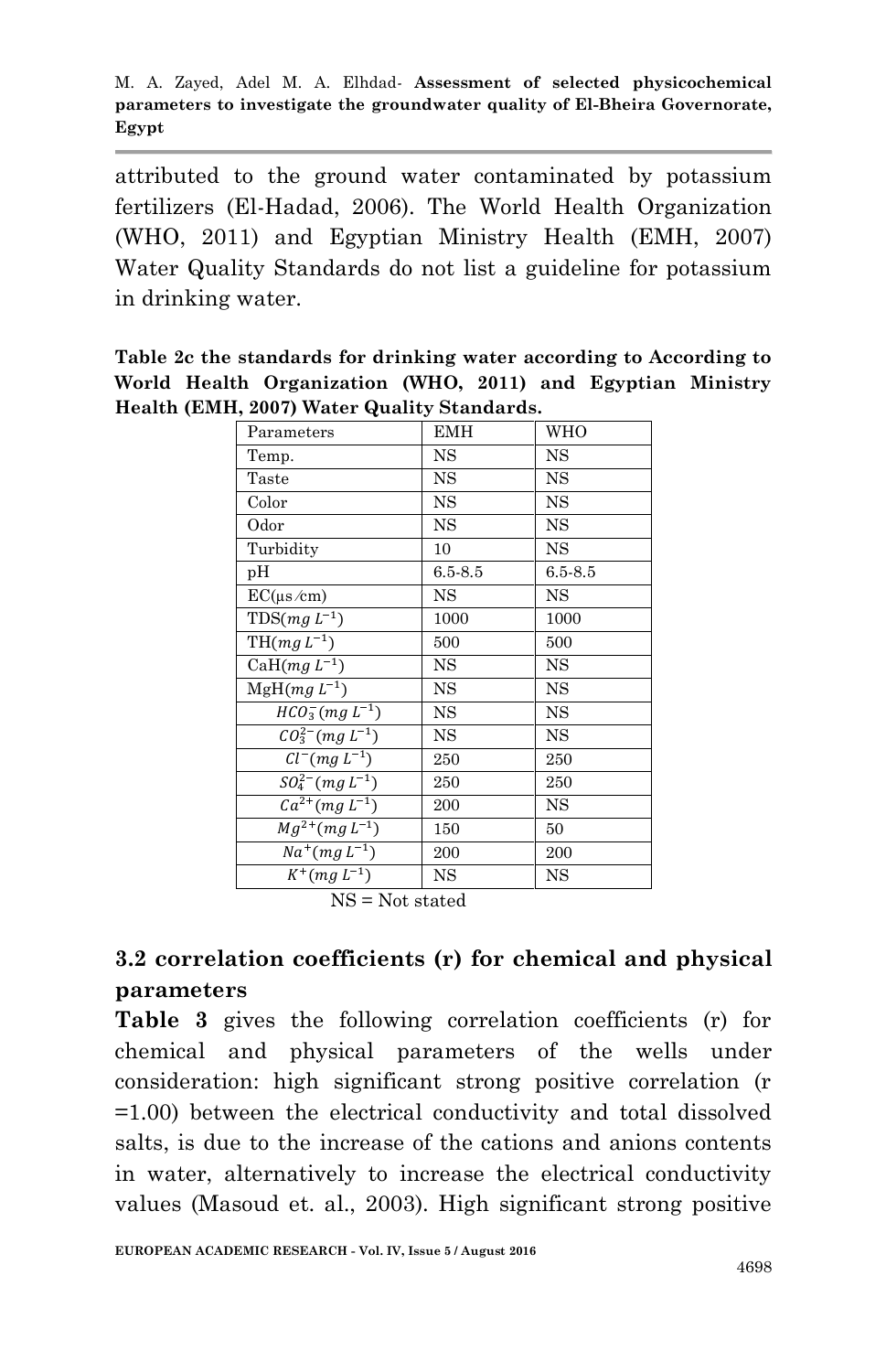correlations, are obtained between electrical conductivity and each of HCO<sub>3</sub> ( $r = 0.900$ ), SO<sub>4</sub><sup>2</sup> ( $r = 0.868$ ), Ca<sup>2+</sup> ( $r = 0.834$ ) and Cl  $(r = 0.749)$ . This indicates that bicarbonate, sulfate, calcium and chloride are major ions in the ground water under consideration. The large amount of calcium may be presented as calcium bicarbonate, calcium sulfate, and calcium chloride. Also, high significant positive correlations are obtained between total dissolved salts and each of HCO<sub>3</sub> ( $r = 0.900$ ), SO<sub>4</sub><sup>2</sup> ( $r =$ 0.868),  $Ca^{2+}$  (r = 0.834) and Cl· (r = 0.749). This is attributed to the major ions in the ground water under consideration which are bicarbonate, sulfate, calcium, and chloride ions. Weaker correlations are obtained between potassium and both of Cl- (r = 0.42),  $Ca^{2+}(r = 0.46)$ ,  $Mg^{2+}(r = 0.013)$  and  $Na^{+}(r = 0.46)$ .

**Table 3 Correlation coefficients (r) matrix for chemical and physical parameters of the wells under consideration**

| Parameter        | pH    | EC    | <b>TDS</b> | TH    | $Cl+$ | SO <sub>4</sub> | HCO <sub>2</sub> | CO <sub>2</sub> | $Ca2+$ | $Mg^{2+}$ | Na <sup>+</sup> | $K^*$ |
|------------------|-------|-------|------------|-------|-------|-----------------|------------------|-----------------|--------|-----------|-----------------|-------|
| pH               | 1.00  |       |            |       |       |                 |                  |                 |        |           |                 |       |
| EС               | 0.70  | 1.00  |            |       |       |                 |                  |                 |        |           |                 |       |
| <b>TDS</b>       | 0.70  | 1.00  | 1.00       |       |       |                 |                  |                 |        |           |                 |       |
| TH               | 0.70  | 0.902 | 0.902      | 1.00  |       |                 |                  |                 |        |           |                 |       |
| $Cl^-$           | 0.416 | 0.749 | 074        | 0.649 | 1.00  |                 |                  |                 |        |           |                 |       |
| $SO_4^{2-}$      | 0.850 | 0.868 | 0.868      | 0.886 | 0.550 | 1.00            |                  |                 |        |           |                 |       |
| HCO <sub>2</sub> | 0.770 | 0.900 | 0.900      | 0.904 | 0.630 | 0.80            | 1.00             |                 |        |           |                 |       |
| $CO_2^{2-}$      | 0.910 | 0.690 | 0.690      | 0.670 | 0.400 | 0.86            | 0.60             | 1.00            |        |           |                 |       |
| $Ca^{2+}$        | 0.800 | 0.834 | 0.834      | 0.901 | 0.620 | 0.825           | 0.91             | 0.726           | 1.00   |           |                 |       |
| $Mg^{2+}$        | 0.260 | 0.200 | 0.200      | 0.270 | 0.150 | 0.096           | 0.05             | 0.130           | 0.12   | 1.00      |                 |       |
| $Na+$            | 0.120 | 0.410 | 0.410      | 0.30  | 0.358 | 0.30            | 0.31             | 0.020           | 0.08   | 0.56      | 1.00            |       |
| $K^+$            | 0.596 | 0660  | 0.66       | 0.423 | 0.420 | 0.56            | 0.59             | 0.556           | 0.46   | 0.013     | 0.46            | 1.00  |

While there are moderate correlations between  $K^+$  and each of EC (r = 0.66), TDS (r = 0.66),  $SO_4^2$  (r = 0.560), HCO<sub>3</sub> (r = 0.590), and  $CO<sub>3</sub><sup>2</sup>$  ( $r = 556$ ) this may be due to the formation of double salts between potassium and both of  $SO_4^2$  and  $CO_3^2$ ions.

The double salts are mainly as  $1:2 \text{ Na}^+$  to  $\text{SO}_4{}^2$  or  $\text{CO}_3{}^2$ . ratio. Also mono salt may be formed between  $Na^+$  and  $HCO_3$ . The mono salt is mainly as  $1:1 \text{ K}^+$  to  $HCO_3$ . Weak correlations are obtained between Na<sup>+</sup> concentration and all given parameters as shown in **Table 3**, except magnesium ion, where there is a moderate correlation between  $Na^+$  and  $Mg^{2+}$ .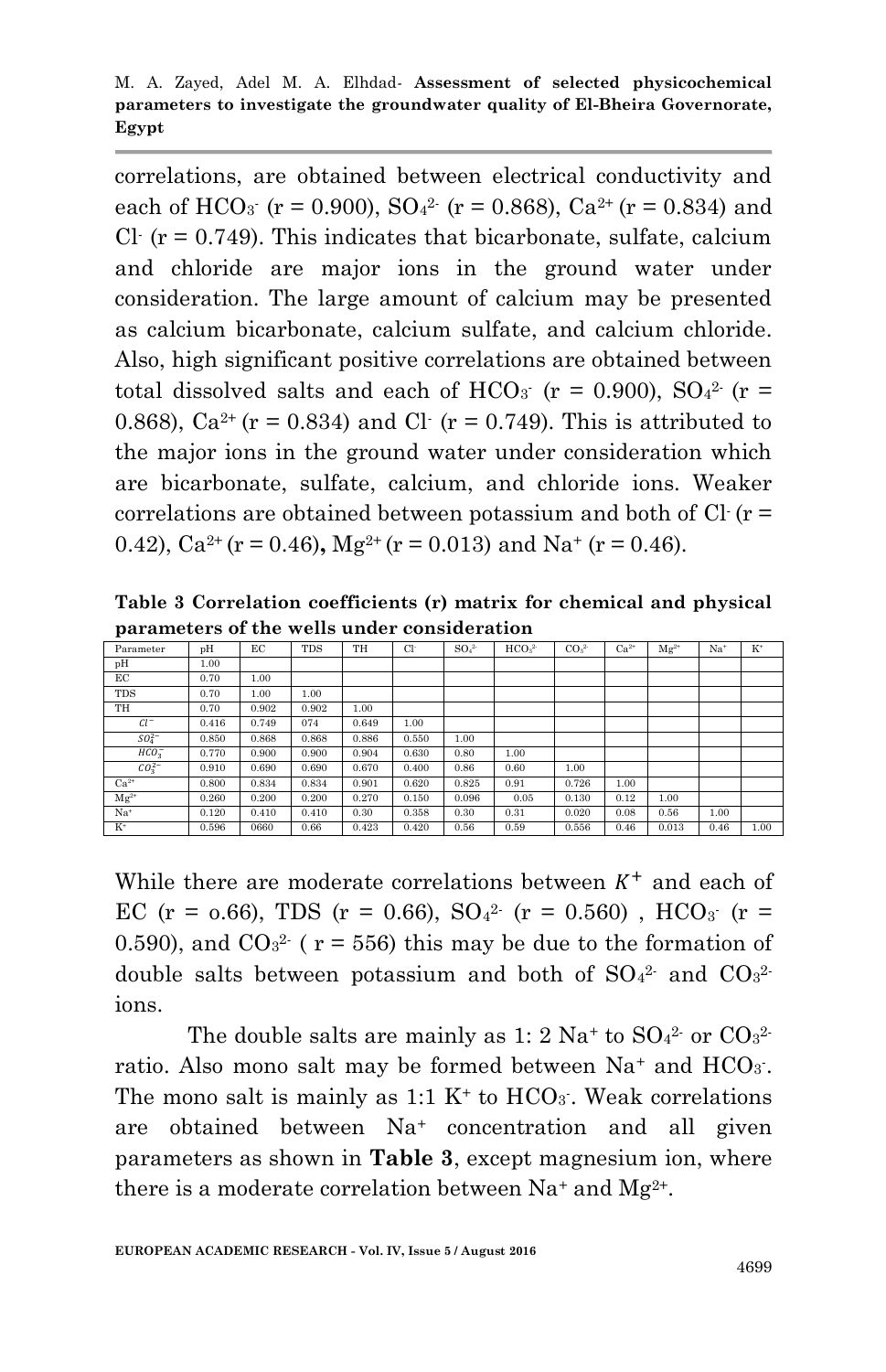M. A. Zayed, Adel M. A. Elhdad*-* **Assessment of selected physicochemical parameters to investigate the groundwater quality of El-Bheira Governorate, Egypt**

Strong correlations are obtained between total hardness and both of Ca<sup>2+</sup>(r = 0.901), HCO<sub>3</sub> (r = 0.904), and SO<sub>4</sub><sup>2</sup> (r = 0.886), however moderate correlations are given between the total hardness, concentrations of Cl  $(r = 694)$ , CO<sub>3</sub><sup>2</sup>  $(r = 0.62)$ . Moderate very weaker correlations are observed between the total hardness, concentrations of  $Mg^{2+}(r = 0.27)$ ,  $Na^{+}(r = 0.300)$ and  $K^+(r = 0.423)$ . This means that  $Ca^{2+}$ , HCO<sub>3</sub> and SO<sub>4</sub><sup>2</sup> are the main contributors to the total hardness than  $Mg^{2+}$ , Na<sup>+</sup> and K+. The strong positive correlations are observed between concentrations of Ca<sup>2+</sup>, HCO<sub>3</sub> and SO<sub>4</sub><sup>2</sup> where  $r = 0.91$  and  $r =$ 0.825, respectively, assign that large fraction of  $Ca^{2+}$  present as  $Ca(HCO<sub>3</sub>)<sub>2</sub>$ , and  $CaSO<sub>4</sub>$ , and calcium is a great contributor to the total hardness. The moderate positive correlations are deduced between the concentration Cl- and the concentrations of  $SO_4^2$  and  $HCO_3$ , where  $r = 0.55$  and 0.63 respectively. Also there is moderate positive correlation between  $Ca^{2+}$  and  $CO<sub>3</sub><sup>2</sup>$ concentration where  $r = 0.726$ , indicating that there is a large amount of  $Ca^{2+}$  may be present as  $CaCO<sub>3</sub>$ . Poor correlations are obtained between  $Mg^{2+}$  and all parameters; this indicates that the contribution of  $Mg^{2+}$  to EC, TDS, and TH is weak. Also only small amount of Mg<sup>2+</sup> is present as salts with each of Cl<sup>-</sup>, SO<sub>4</sub><sup>2-</sup>,  $HCO<sub>3</sub>$  and  $CO<sub>3</sub><sup>2</sup>$ . There is a weak positive correlations between i) pH and Cl  $(r = 0.416)$  ii) pH and Mg<sup>2+</sup>( $r = 0.26$ ) ii) pH and  $Na^{+}(r = 0.12)$ ; therefore there is no dependence of Cl· or Na<sup>+</sup> or  $Mg^{2+}$  on pH of the ground water. While the data gives strong correlations between pH and  $CO<sub>3</sub><sup>2</sup>$  ( $r = 0.910$ ) b)  $SO<sub>4</sub><sup>2</sup>$  ( $r = 0.85$ ), indicating a large dependence of  $CO<sub>3</sub><sup>2</sup>$  and  $SO<sub>4</sub><sup>2</sup>$  ions on pH of the ground water under consideration. Also moderate positive correlations are observed between pH and each of  $HCO<sub>3</sub>(r =$ 0.77), TH ( $r = 0.7$ ), TDS ( $r = 0.7$ ), EC ( $r = 0.7$ ), and  $K^+(r = 0.596)$ ; which indicate that there is moderate dependence of  $HCO<sub>3</sub>$ , TH, TDS, EC, and  $K^+$  on pH.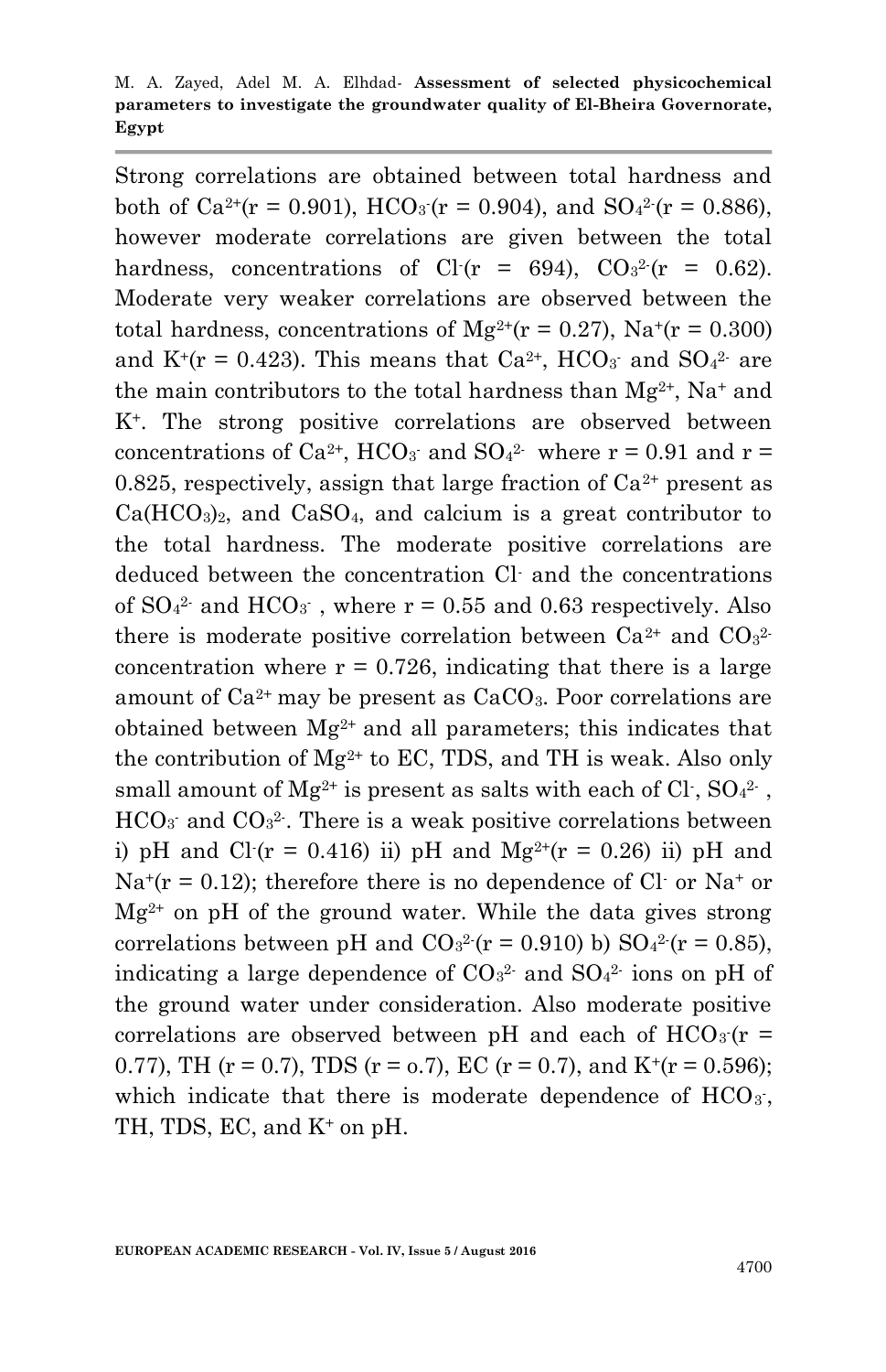# **3.3 Validity of water under study for irrigation purposes**

The suitability of ground water for irrigation purposes depends on its mineral constituents (Sadashivaiah et. al., 2008). Total salts, electrical conductivity, relative proportion of sodium to other principle cation as expressed by SAR, sodium percent, and residual sodium carbonate (RSC) are some of the techniques adopted by Salinity Laboratory of the department of agricultural (Wilcox, 1995) in evaluating the suitability of water for irrigation purposes. **Table 4** shows the classification of wells under consideration according to salinity hazard classes (using electrical conductivity values for all studied wells). According to Wilcox, 1995 all wells under consideration are considered to have good to doubtful salinity, Where the wells numbers 3 and 5, 9, 12, 13, and 15 are good suitable for irrigation purposes; while the remaining wells are doubtful for irrigation purposes.

**Table 4 Salinity hazard class, sodium hazard classes based on sodium adsorption ratio (SAR), water class based on sodium percent (Na℅), and water quality based on residual sodium carbonate (RSC) (Wilcox, 1995).**

| $EC$ ( $\mu$ moh $Cm^{-1}$ ) | Water Class         | Remark on quality |
|------------------------------|---------------------|-------------------|
| $100 - 250$                  | $C_1$               | Excellent         |
| $250 - 750$                  | $\mathrm{C}_2$      | Good              |
| $750 - 2250$                 | $C_3$               | Doubtful          |
| >2250                        | $C_4 - C_5$         | Unsuitable        |
| SAR                          | Sodium Hazard Class | Remark On Quality |
| 10 <sup>°</sup>              | $S_1$               | Excellent         |
| $10 - 18$                    | $S_2$               | Good              |
| $18 - 26$                    | $S_3$               | Doubtful          |
| >26                          | $S_4-S_5$           | Unsuitable        |
| Na%                          | Water Class         |                   |
| < 20                         | Excellent           |                   |
| $20 - 40$                    | Good                |                   |
| $40 - 60$                    | Permissible         |                   |
| $60 - 80$                    | Doubtful            |                   |
| >80                          | Unsuitable          |                   |
| $RSC$ (meq $L^{-1}$ )        | Remark on Quality   |                   |
| < 1.25                       | Excellent           |                   |
| $1.25 - 2.5$                 | Doubtful            |                   |
| >2.5                         | Unsuitable          |                   |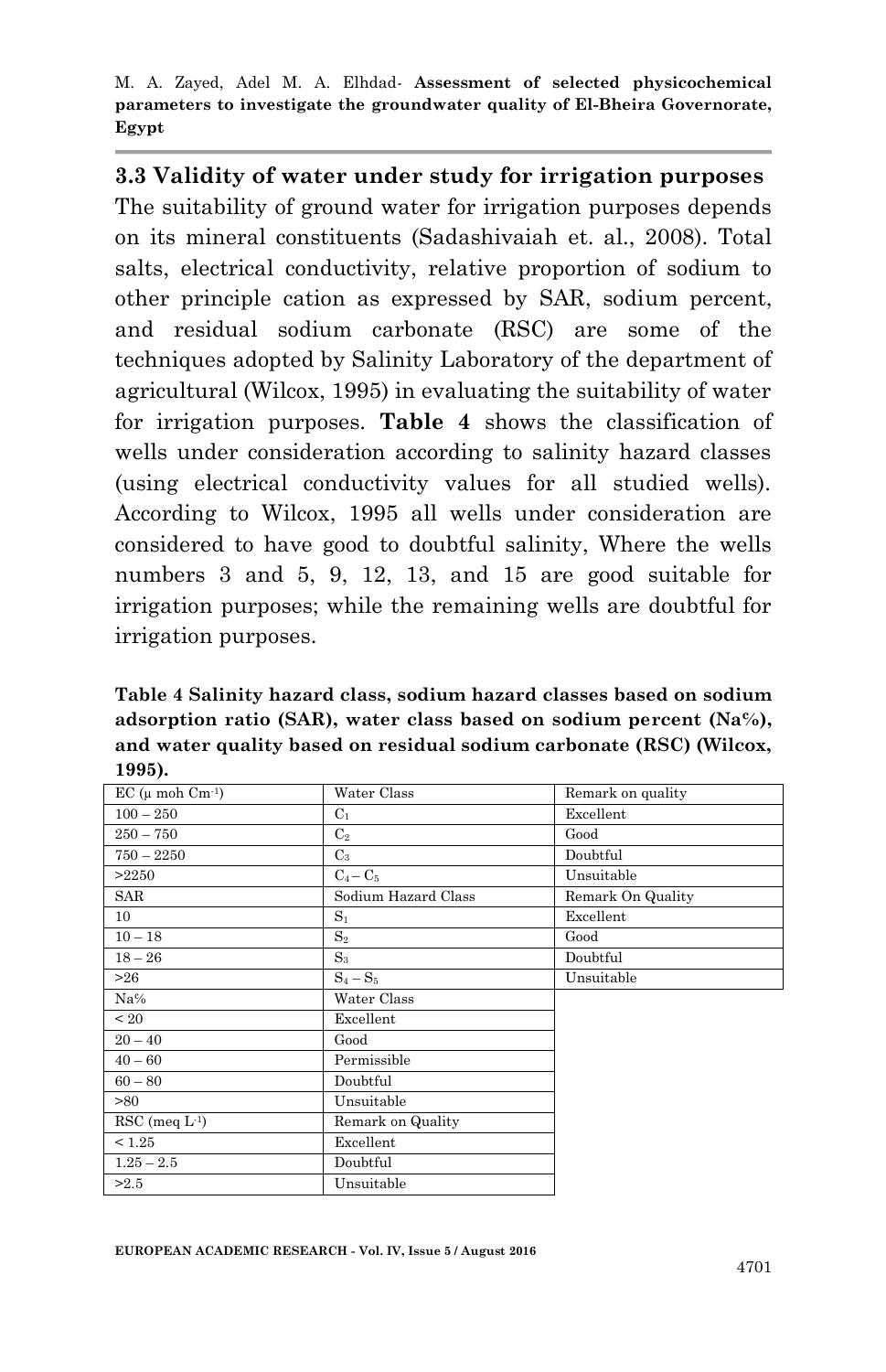The results of SAR, Na%, RSC and magnesium hazard (MH) class for wells under consideration are given in **Table 5**. The wells under consideration are classified with respect to percent sodium (as shown in **Table 4)**, and the results indicates that; the wells numbers  $1, 3, 4, 5, 10, 11, 12,$  and  $13$  have percent sodium (Na%) large than 20 but less than 40, therefor the wells numbers 1, 3, 4, 5, 10, 11, 12, and 13 are considered as good suitable for irrigation ; whereas the other remaining wells have values of percent sodium (Na%) large than 40 and less than 60 and are classified as permissible if used for irrigation purposes. The Salinity Laboratory of the United State Department of agriculture established the sodium adsorption ratio as a direct method of assessing the suitability of water for irrigation (Nweke, et. al., 2013). The classification of the wells in our study, with respect to SAR as shown in **Table 4** indicates that; the SAR values of all wells under consideration are ranged between 1.8 and 3.06 meq  $L<sup>1</sup>$ , showing excellent irrigation water.

**Table 5 Sodium percent Na<sup>+</sup> %, residual sodium carbonate (RSC), sodium adsorption ratio (SAR), and magnesium hazard (MH) of wells under consideration**

| Source | $Na+%$ | <b>RSC</b>          | <b>SAR</b> | MH (%) | Source | $Na+%$ | <b>RSC</b>  | <b>SAR</b> | MH    |
|--------|--------|---------------------|------------|--------|--------|--------|-------------|------------|-------|
|        |        | $(\text{meq } L^1)$ |            |        |        |        | $(meq L-1)$ |            | (%)   |
| W(1)   | 39.63  | $-2.40$             | 2.50       | 46.23  | W(8)   | 43.13  | 1.40        | 2.50       | 49.57 |
| W(2)   | 41.15  | $-1.14$             | 2.48       | 35.58  | W(9)   | 45.45  | $-2.10$     | 2.37       | 52.58 |
| W(3)   | 38.86  | $-1.45$             | 1.88       | 38.40  | W(10)  | 35.08  | $-2.80$     | 1.98       | 42.50 |
| W(4)   | 37.86  | $-1.86$             | 2.07       | 41.23  | W(11)  | 34.04  | $-0.70$     | 1.88       | 28.73 |
| W(5)   | 36.50  | $-3.20$             | 1.80       | 44.06  | W(12)  | 39.60  | $-1.70$     | 1.90       | 44.61 |
| W(6)   | 43.05  | $-1.76$             | 2.87       | 36.22  | W(13)  | 39.10  | $-1.36$     | 2.02       | 45.27 |
| W(7)   | 47.47  | $-2.17$             | 2.74       | 55.28  | W(14)  | 47.46  | $-1.90$     | 3.06       | 50.00 |
|        |        |                     |            |        | W(15)  | 51.38  | $-2.38$     | 2.99       | 56.66 |

The classification of the water samples of the wells under consideration based on residual sodium carbonate are indicated in **Table 4**. According to United States Salinity Laboratory (USSL) Department of Agricultural, water having more than 2.5 meg  $L<sup>1</sup>$  of RSC is not suitable for irrigation purposes. As shown in the **Table (4)** including RSC values; all the water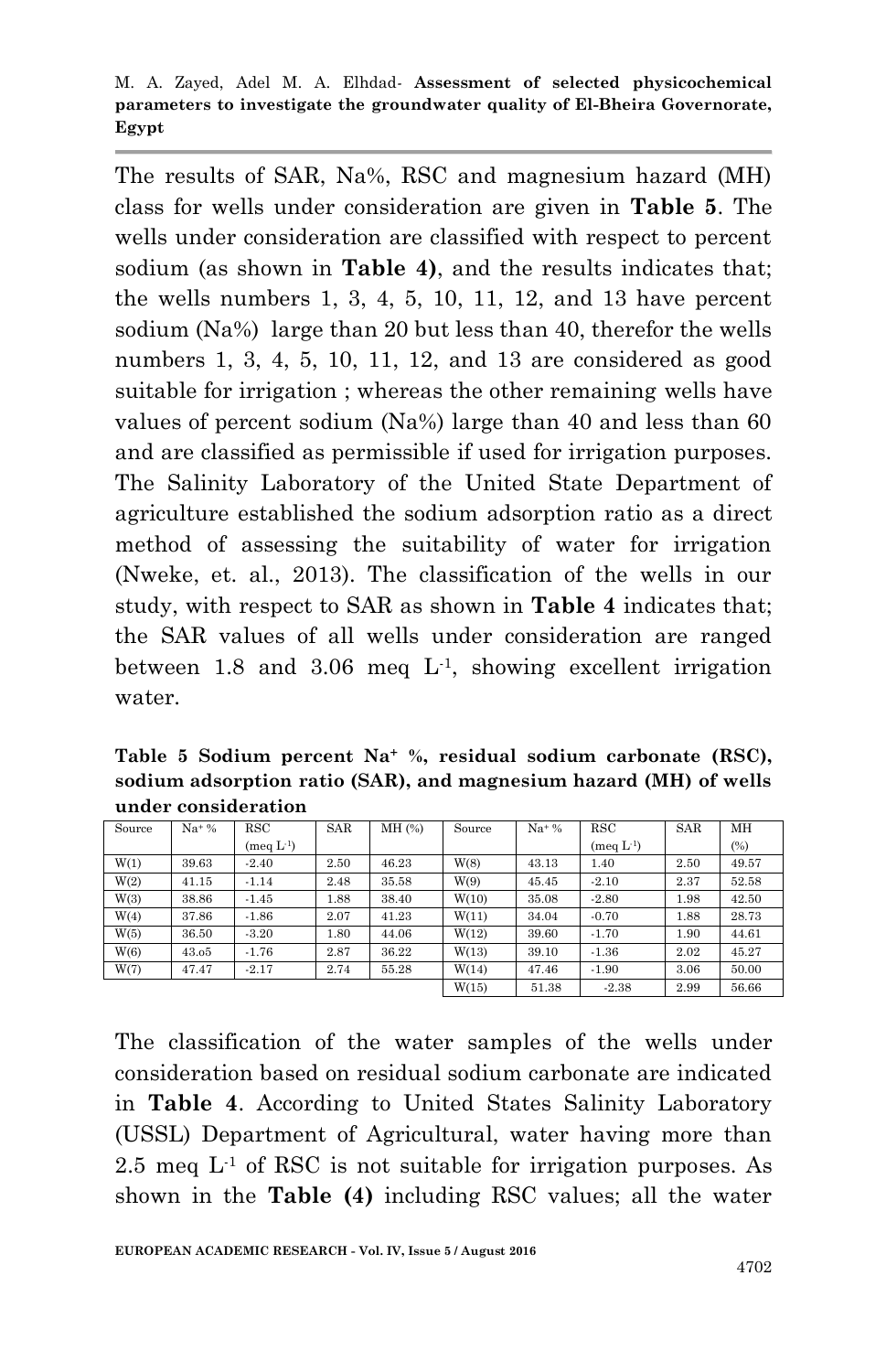wells under consideration have residual sodium carbonate less than  $1.25$  meq L<sup>1</sup>; therefore safe for irrigation purposes.

Another indicator can be used to specify the magnesium hazard (MH) for irrigation water (Szabolcs and Darab, 1964).

Szabolcs and Darab (1964) proposed that if the magnesium hazard percent (MH %) was greater than 50 (**Table 6**), the water will be unsuitable for irrigation purposes. According to **Table 5**, the values of magnesium hazard percent (MH %) of the wells under consideration range between 28.73 for well number 11 and 56.66 for well number 15. All the water wells under consideration have MH% value less than 50 except wells numbers 7, 9, 14, and 15, therefore all wells under consideration are suitable for irrigation except wells numbers 7, 9, 14, and 15.

**Table 6 Water quality based on magnesium hazard (Szabolcs and Darab, 1964)**

| $MH(\%)$ | Remark on quality |
|----------|-------------------|
| < 50     | Suitable          |
| >50      | Unsuitable        |

#### **4- CONCLUSION**

From this study it can be concluded that; according to **Egyptian Ministry Health (EMH) Water Quality Standards** all the water wells under consideration are suitable for drinking purposes. According to the **World Health Organization** (WHO) suggested permissible limit only two wells are deviating for magnesium parameter. Na<sup>%</sup>, SAR, RSC, and MH analysis showed that the water quality is good and suitable for agricultural purpose and can be utilized for irrigation purpose. To protect the water quality from deterioration and maintain its quality, certain precautionary measures should be adopted such as: domestic wastes and agricultural run offs should be properly treated. Waste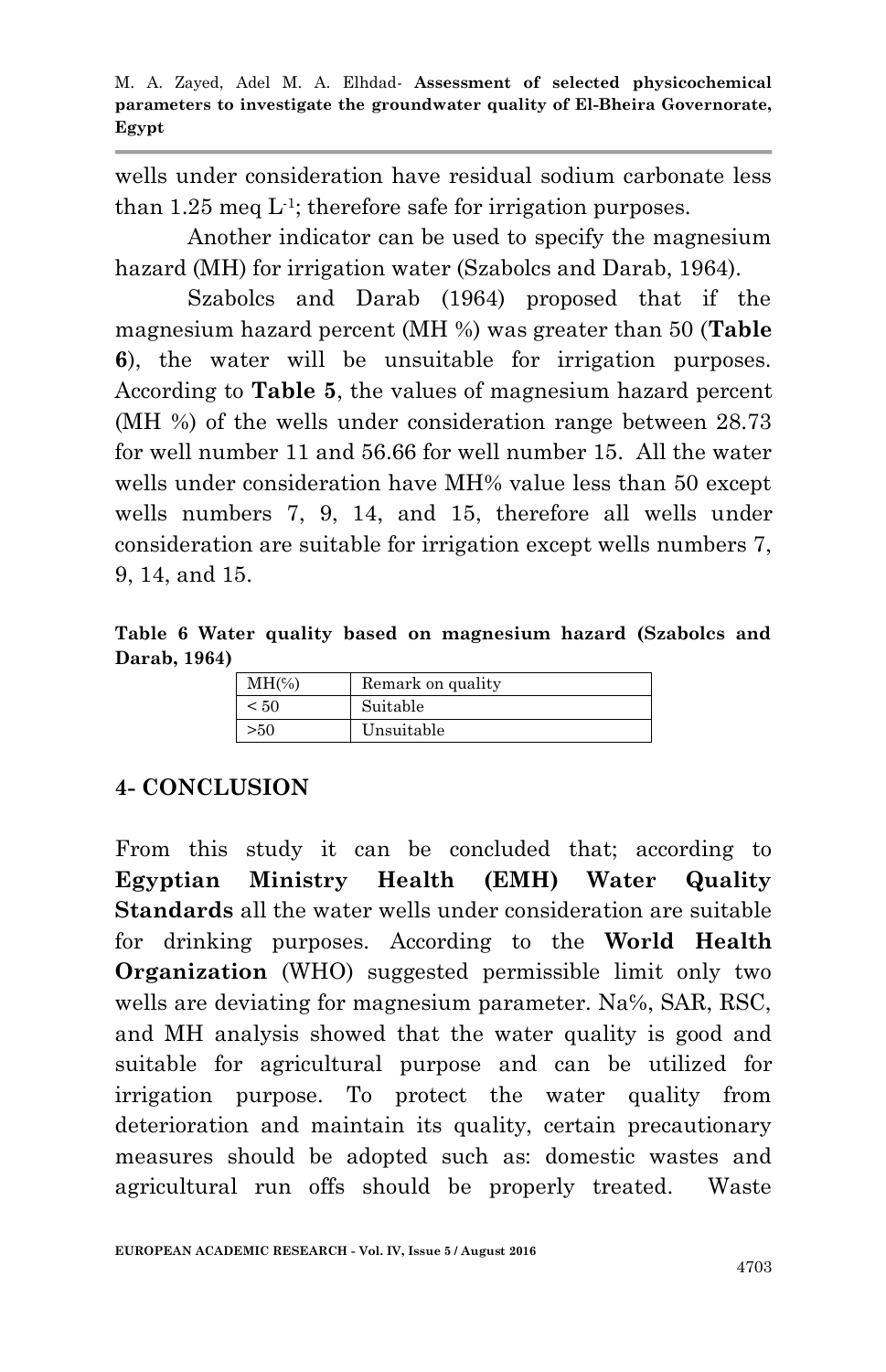materials should be disposed of at proper places. Proper attention should be given to sanitation pipes and these should be carefully installed. Soil tests should be carried out before installing a water well. Awareness campaign and seminars should be carried out in order to educate the peoples about safety measures and importance of save water quality.

### **ACKNOWLEDGEMENT:**

It is honor to acknowledge support efforts given by Chemistry Department, Faculty of Science, Cairo University and Madina Higher Institute of Engineering and Technology in cooperation with El- Beheira water company.

#### **REFERENCES**

- 1. Abdel Moati, M.A.R. 1985." Study on the chemistry of lake Manzalh waters" Ph.D. Thesis, Faculty of Science, Alexandria Univ., Egypt, 433P.
- 2. Agrawal, R., 2009. Study of Physico-Chemical Parameters of Ground Water Quality of Dudu Towyn in Rajana Sthan, Rasayana, J. Chem. 2(4), 969-971.
- 3. Ali, A.S., 1987. The procession system of lands and economic use of land and water resources in some cultivated, new land in A.R.E, Ph.D. Thesis, Facility of Agricultural, El-Menia University, Egypt.
- 4. APHA/AWWA. 1998. Standard Methods for the examination of water, and waste water, 20th edition. American Public Health Association, Washington DC, USA.
- 5. Burston, M.W., Nazaari, M.M., Bishop, K.P. and Lerner, D.N. 1993."Population of ground water in the coventry region (UK) by chlorinated hydrocarbon solvents." J. Hydrol. 149: 137-161.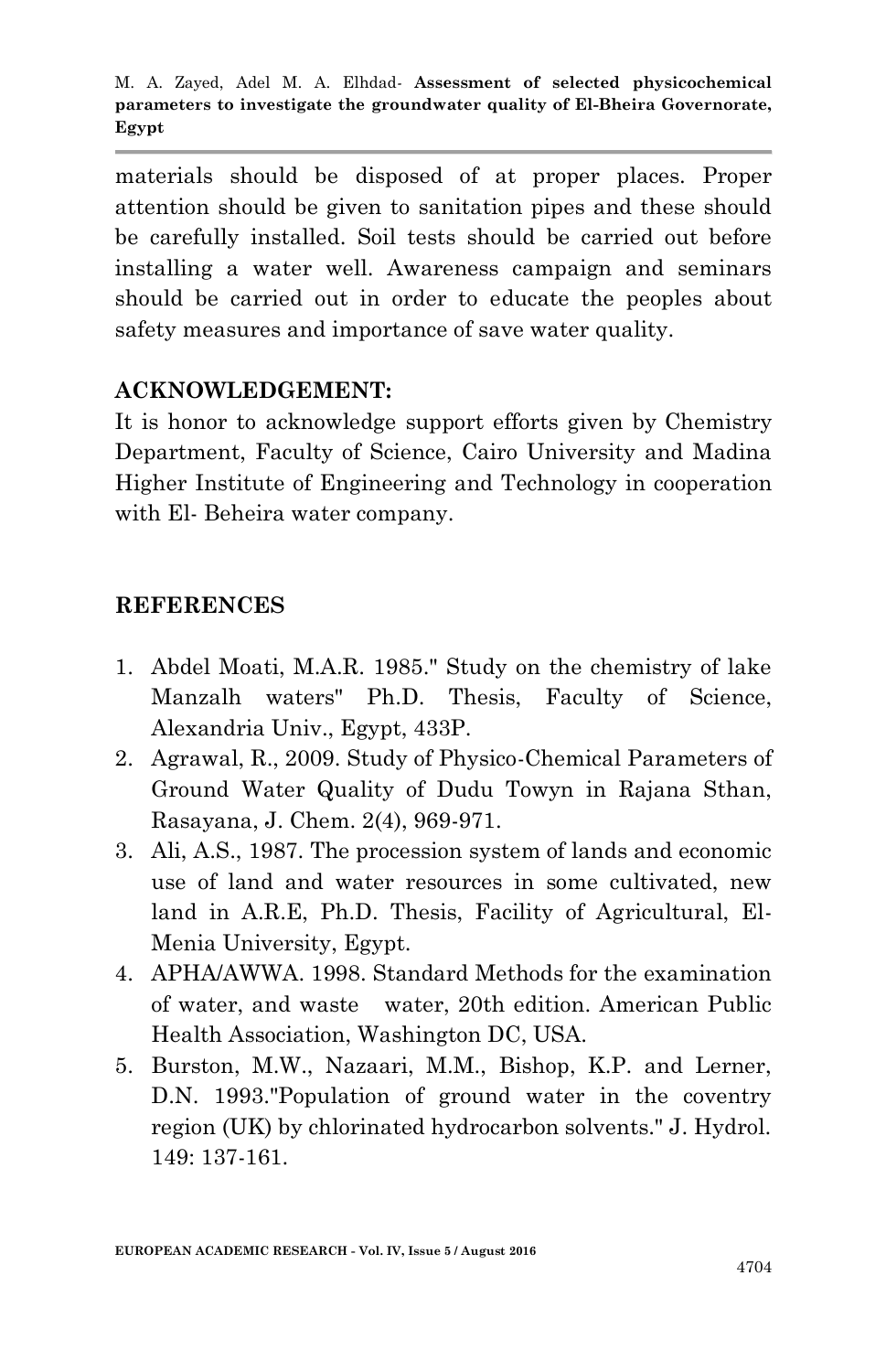- 6. Custodio, E., 1983. Man's Important on the hydrological environments, International Conference on Ground water and Man, Ausralian water resources Concil, Proceeding: Canberra, Australian Governooment Publishing Service, 2, 43.
- 7. Egyptian Ministry of Health and Population, 2007. Standards and specifications of water Quality for drinking and domestic uses. Internal report: 8
- 8. El Hdad, A. M. A., 2006. Study on physico chemical changes and water treatment for Kom Hamada Sector – El – Beheira Governorate, Egypt, Ph.D. Thesis, Faculty of Scince, Alexandria University, Egypt.
- 9. Kaur, R. and Singh, R.V. 2011. "Assessment for different groundwater quality parameters for irrigation purposes in Bikarner city, Rajastan." Journal of Applied Sciences and Environmental Sanitation 6(3): 385-392.
- 10. Masoud, M. S., Zayed, M. A. and El Hdad, A. M. A. 2003. Study of ground water quality in Kom Hamada area, Behira Governorate, Egypt" Journal of Bulletin of the Chemists and Technology of Macedonia, 22, PP. 143-154 .
- 11. Nickson, R.T., McArthur, J.M., Sherstha, B., Kyaw-Nyint, Y.O. and Lowry. D., 2005."Arsenic and other drinking water quality issues, Muzaffargarh district, Pakistan."Appl. Geochem. 20:55-68.
- 12. Nweke, O.M., Aghamelu, O.P. and Obasi, l.A, 2013. Hydrogeochemical analysis and quality evaluation of groundwater from Onicha-Uburu, Southeastern Nigeria for irrigation purposes, Afr. J. Environ. Sci. Technol., 7(5), PP. 222-228.
- 13. Orajaka, S., 1972. Salt water resource of East Central State of Nigeria journal Min. Geol. In Geology of Neigeria, C.A. Kogbe (ed). Eliz Pub. Co. PP. 455-477.
- 14. Prasad, B.G. and Narayana, T.S., 2014."Subsurface water quality of different sampling stations with some selected